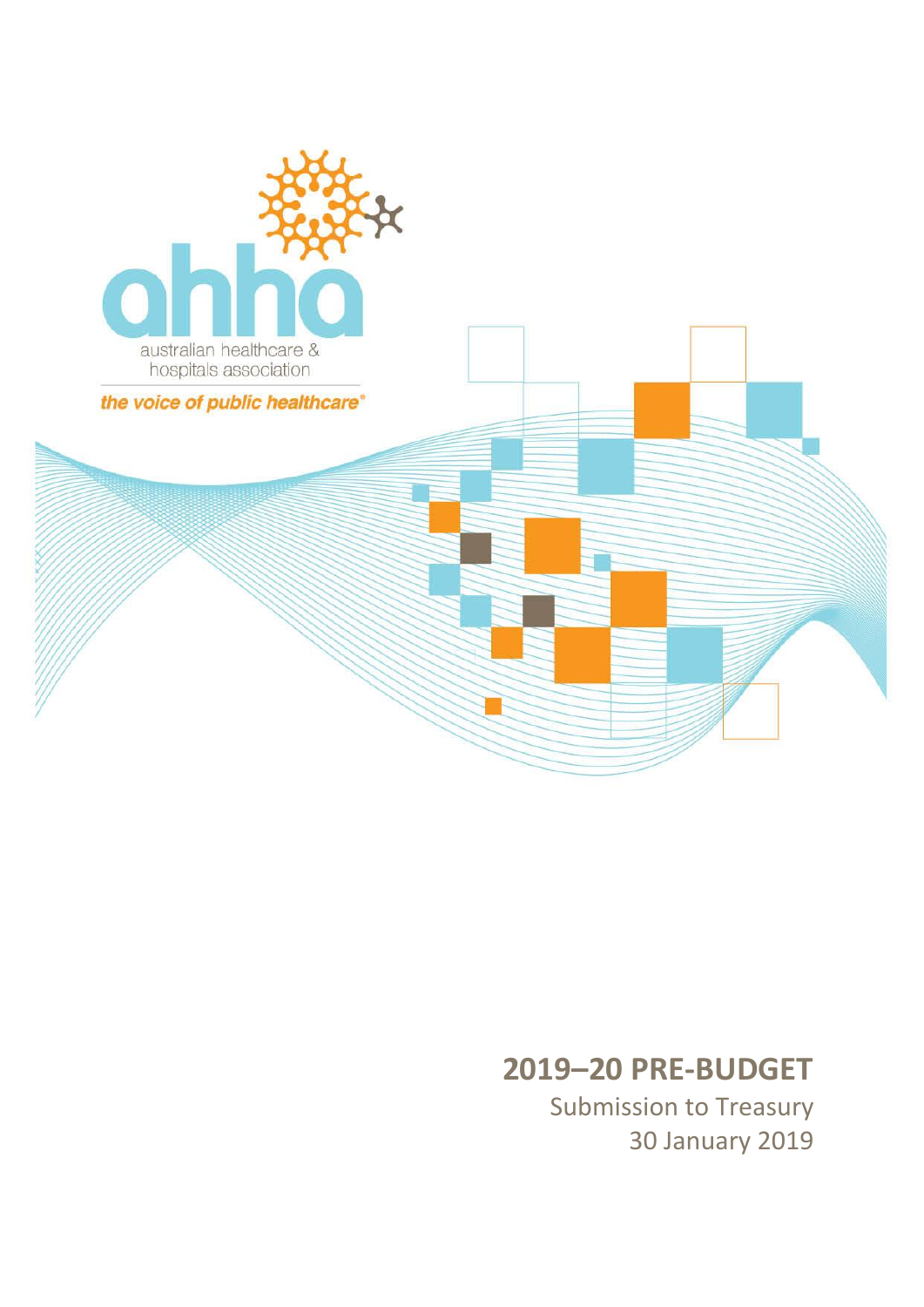

### **OUR VISION**

A healthy Australia, supported by the best possible healthcare system.

#### **OUR MISSION**

To conduct research, educate and influence the healthcare system to achieve better health outcomes, improved patient and provider experience, greater equity and sustainability.

#### **OUR GUIDING PRINCIPLES**

Healthcare in Australia should be: Effective Accessible

Equitable Sustainable

### Outcomes-focused.

**OUR CONTACT DETAILS** 

Australian Healthcare and Hospitals Association

Unit 8, 2 Phipps Close Deakin ACT 2600

PO Box 78 Deakin West ACT 2600

P. 02 6162 0780 F. 02 6162 0779 E. admin@ahha.asn.au W. ahha.asn.au

If facebook.com/AusHealthcare **V** @AusHealthcare ful linkedin.com/company/australian-healthcare-&-hospitals-association ABN. 49 008 528 470

© Australian Healthcare and Hospitals Association 2019

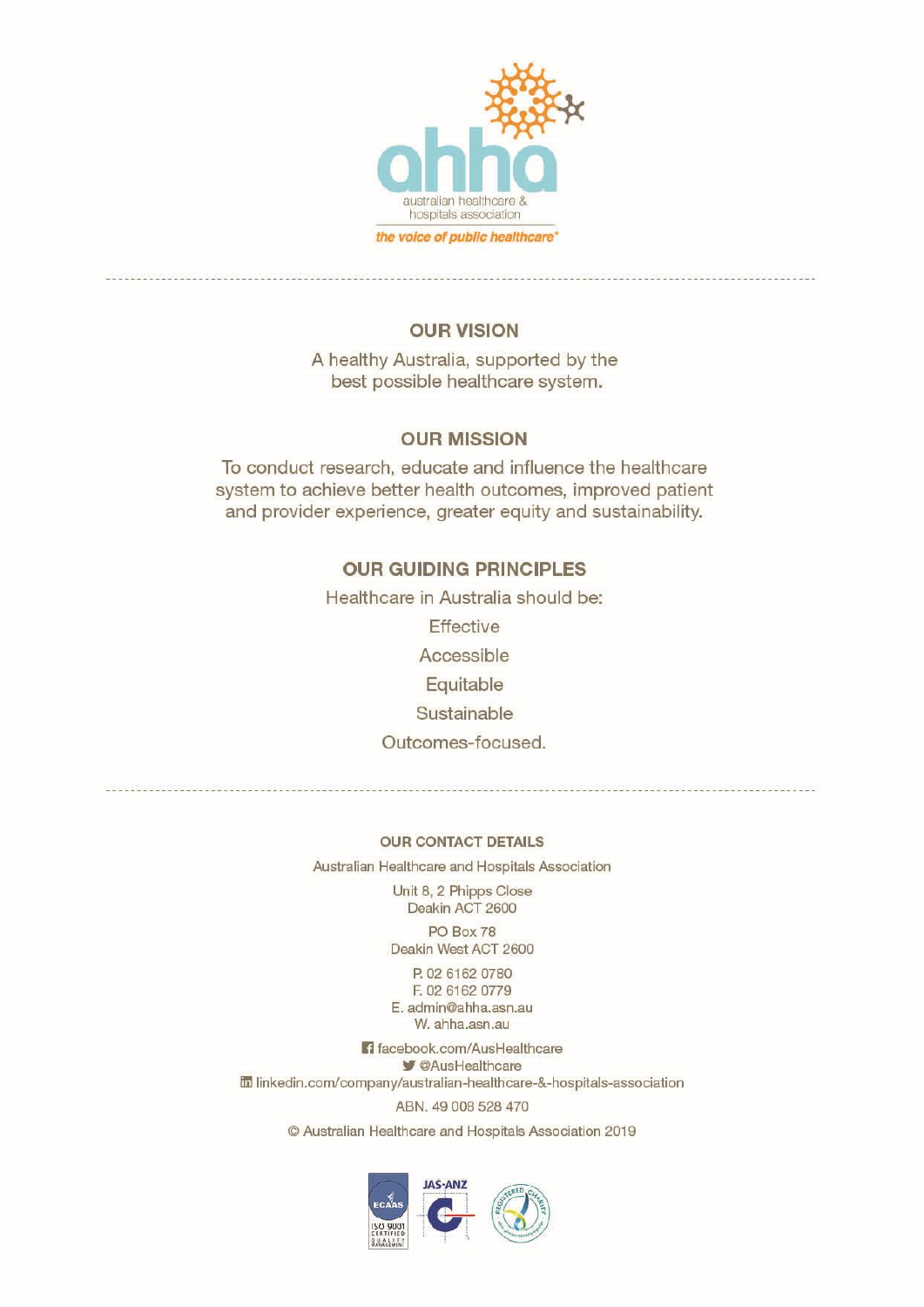

# **TABLE OF CONTENTS**

| Improving access to medicines for Aboriginal and Torres Strait Islander people  7 |
|-----------------------------------------------------------------------------------|
|                                                                                   |
|                                                                                   |
|                                                                                   |
|                                                                                   |
|                                                                                   |
|                                                                                   |
|                                                                                   |
|                                                                                   |
| Improving Aboriginal and Torres Strait Islander cardiovascular health  15         |
|                                                                                   |
|                                                                                   |
|                                                                                   |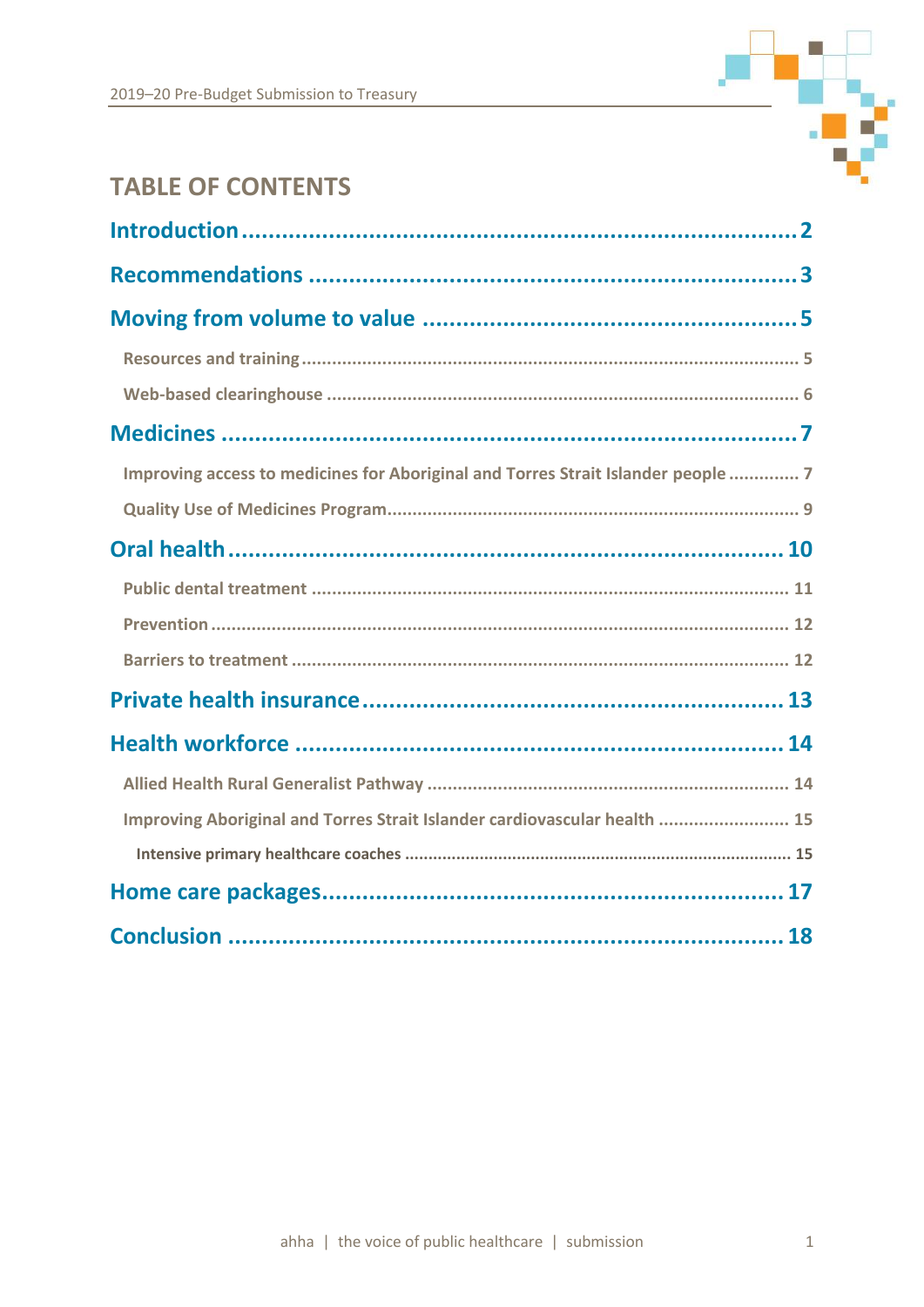

# <span id="page-3-0"></span>**INTRODUCTION**

The Australian Healthcare and Hospitals Association (AHHA) welcomes this opportunity to provide a submission in advance of the 2019–20 Commonwealth Government Budget.

AHHA is Australia's national peak body for public hospitals and healthcare providers. Our membership includes state and territory health departments, Local Hospital Networks and public hospitals, community health services, Primary Health Networks and primary healthcare providers, aged care providers, universities, individual health professionals and academics. As such, we are uniquely placed to be an independent, national voice for universal high-quality healthcare to benefit the whole community.

Ongoing renewal and reform are features of the Australian health system, driven both by budget pressures and a desire for system improvement, and the need for better patient outcomes. Australians place high value on universal access to a quality health system. To meet this expectation, the 2019–20 Budget must ensure there is continued support for an effective, accessible, equitable and sustainable healthcare system focused on quality outcomes.

The current fee for service funding model in Australia places the focus on throughput of patients rather than sustained, improved health outcomes being achieved. Reorientation of the healthcare system is required to meet contemporary needs and emerging challenges. Maintaining the status quo and tinkering around the edges of system reform will not provide the future-proofed health system that Australians expect and deserve.

This submission outlines a number of areas of reform to the healthcare system that are achievable with leadership by the Commonwealth Government, working in cooperation with state and territory governments and Primary Health Networks. The way our healthcare system is organised needs to be adapted to more effectively delivery healthcare services to improve patient care and to achieve system efficiencies. This submission provides a number of practical and necessary recommendations on how this can be achieved with a broad focus on outcomes, coordination of care and specific areas requiring health policy leadership.

In addition to these recommended funding commitments, AHHA has made extensive recommendations for health reform in a Blueprint which outlines changes required to more effectively deliver healthcare services, improve patient care and achieve system efficiencies. The Blueprint is available a[t www.ahha.asn.au/Blueprint](http://www.ahha.asn.au/Blueprint) and addresses four domains for reform: governance, data, funding and workforce.

Health policy should not be determined by economic policy, but rather what is in the best interests of meeting the healthcare needs of all Australians in an economically sustainable manner. The Australian Government recognised the importance the Australian public place on universal healthcare with their initiative announced in the 2017–18 Budget to establish the Medicare Guarantee Fund. The recommendations made in this submission provide the opportunity to build on this expressed commitment to develop a more sustainable, coordinated, accessible and equitable healthcare system.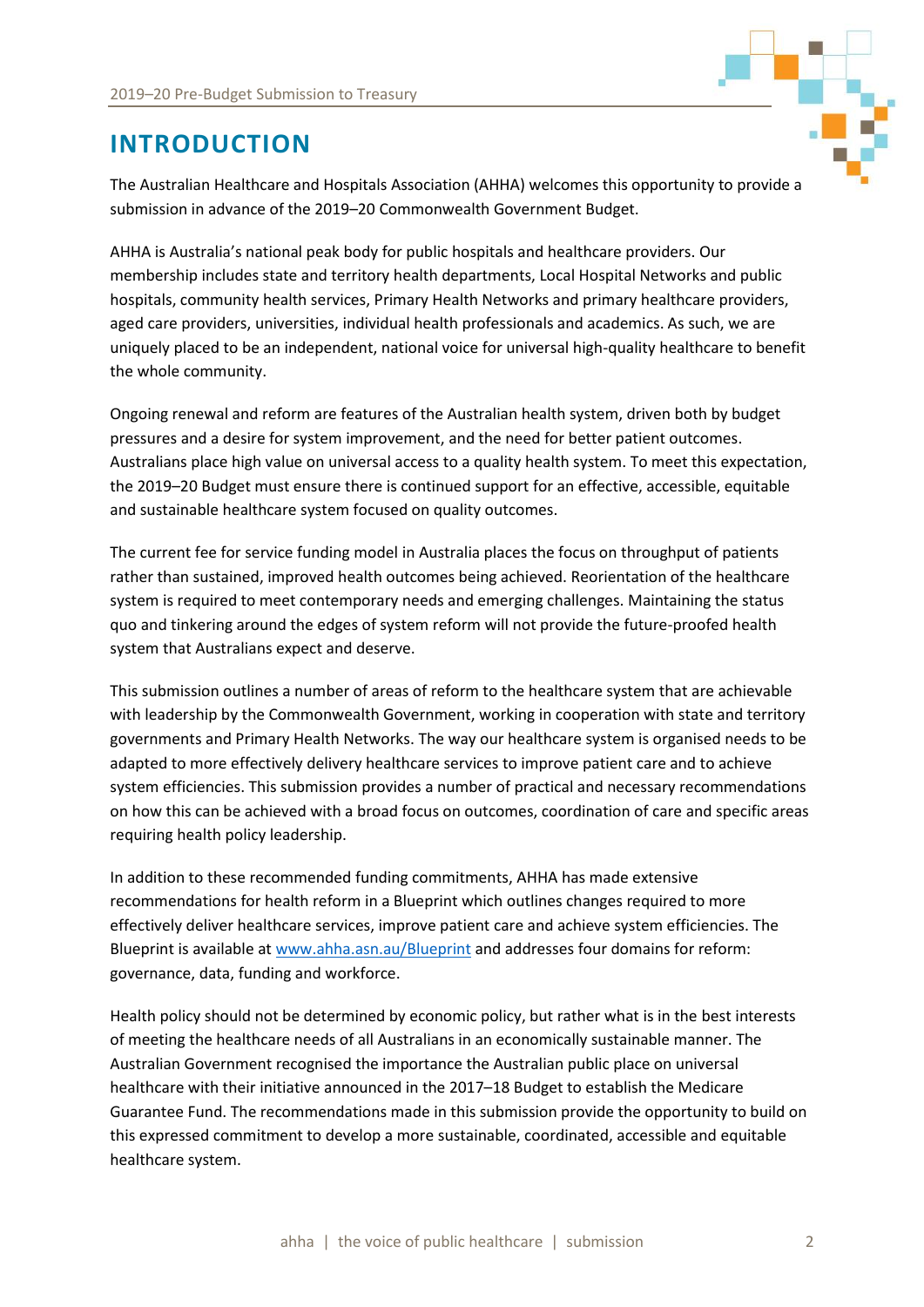

# <span id="page-4-0"></span>**RECOMMENDATIONS**

#### **MOVING FROM VOLUME TO VALUE**

**Resources and training**—\$1.0 million annually for value-based healthcare training, supporting resources, mentoring and communities of practice, contextualised for Australian health services and an Australian audience.

**Web-based clearinghouse**—\$1.0 million set up, with annual \$300,000 maintenance, to develop, promote and maintain a web-based clearinghouse of quality-assessed evidence on value-based healthcare.

#### **MEDICINES**

**Improving access to medicines for Aboriginal and Torres Strait Islander people**—For states and territories participating in the Public Hospital Pharmaceutical Reforms, allow the Closing the Gap PBS Co-Payment measure to be applied when medicines are dispensed from a public hospital, a re-direction of funds estimated at \$15.1 million. If ACT and NSW were to participate, nationally the re-direction of funds is estimated at \$21.8 million.

**Quality Use of Medicines Program**—The Australian Commission on Safety and Quality in Health Care be funded to lead development of National Quality Use of Medicines Indicators, to be published consistent with the Australian Atlas of Healthcare Variation, and used to inform investment in the Quality Use of Medicines Grants Program and activity of NPS MedicineWise at the national level, as well as the collaborative activity at jurisdictional and Primary Health Network level.

#### **ORAL HEALTH**

**National Partnership Agreement funding**—\$500 million per year for the *National Partnership Agreement on Public Dental Services for Adults*, with state and territory funding levels maintained, and the term of the agreement extended to 31 December 2024, aligning with the term of the *Child Dental Benefits Schedule*. Provision to be made for funding allocations to reflect the cost of providing care in rural and remote areas, smaller jurisdictions and to groups with higher needs.

#### **PRIVATE HEALTH INSURANCE**

**Productivity Commission inquiry** —Funding of \$1.5 million be allocated for a comprehensive Productivity Commission inquiry examining the costs and benefits of private health insurance, including appropriate levels of profitability in the context of annual increases in policy premiums.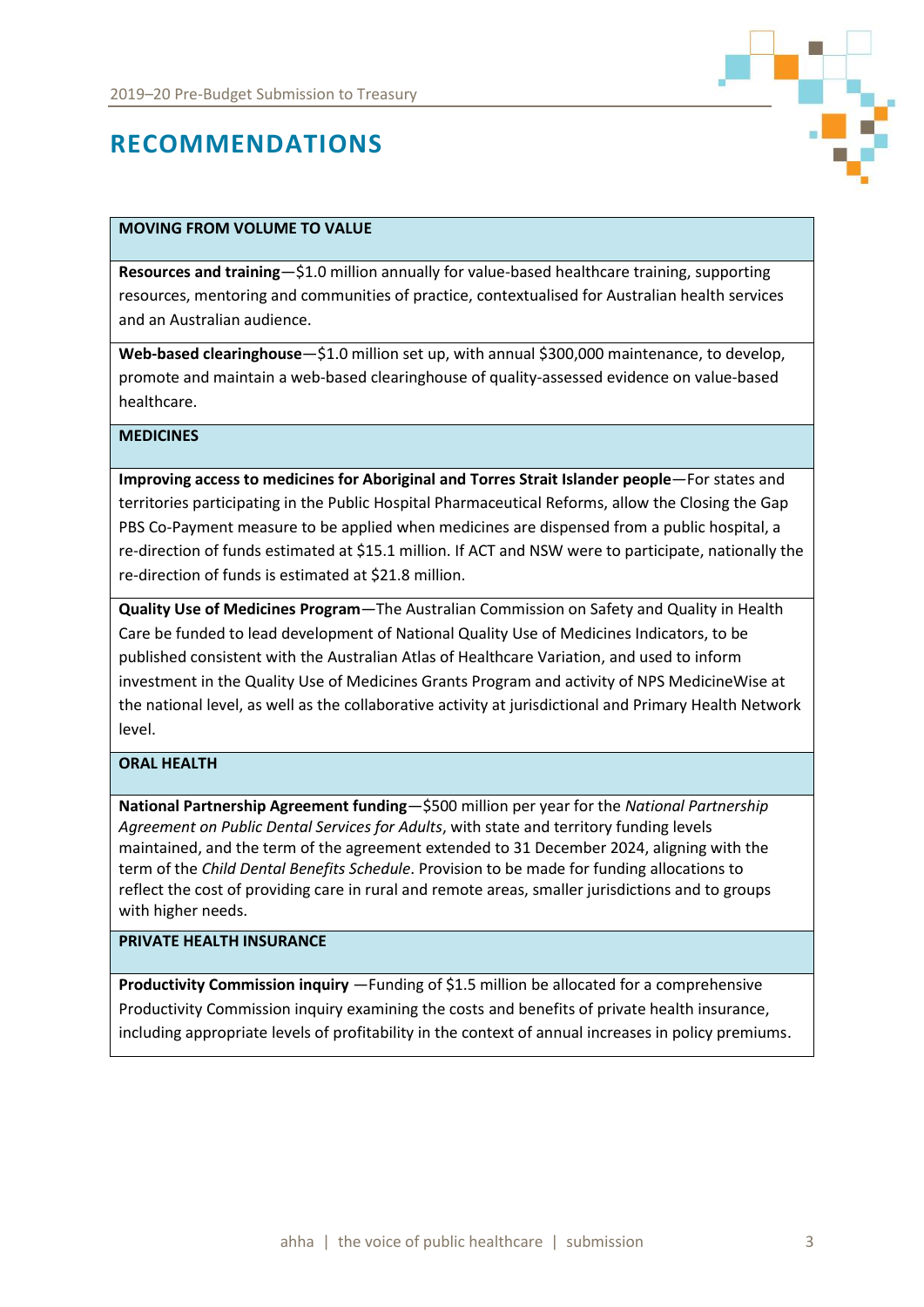

#### **HEALTH WORKFORCE**

**Allied Health Rural Generalist Pathway**—\$20.0 million over four years to improve access to allied health services in rural and remote areas, through an allied health rural generalist pathway including supervisory, managerial and education support in rural and remote health organisations based on local needs assessments.

**Aboriginal and Torres Strait Islander community primary healthcare workforce**—\$6.0 million to recruit, train and manage Aboriginal and Torres Strait Islander people from local communities as health coaches for one year (\$150,000 each) to intensify the primary healthcare effort to address cardiovascular disease in very remote communities. Thereafter approximately \$100,000 employment and management costs per coach per annum.

#### **HOME CARE PACKAGES**

**Home care package waiting list**—The Commonwealth Government provide extra funding to address the excessive waiting list for home care packages.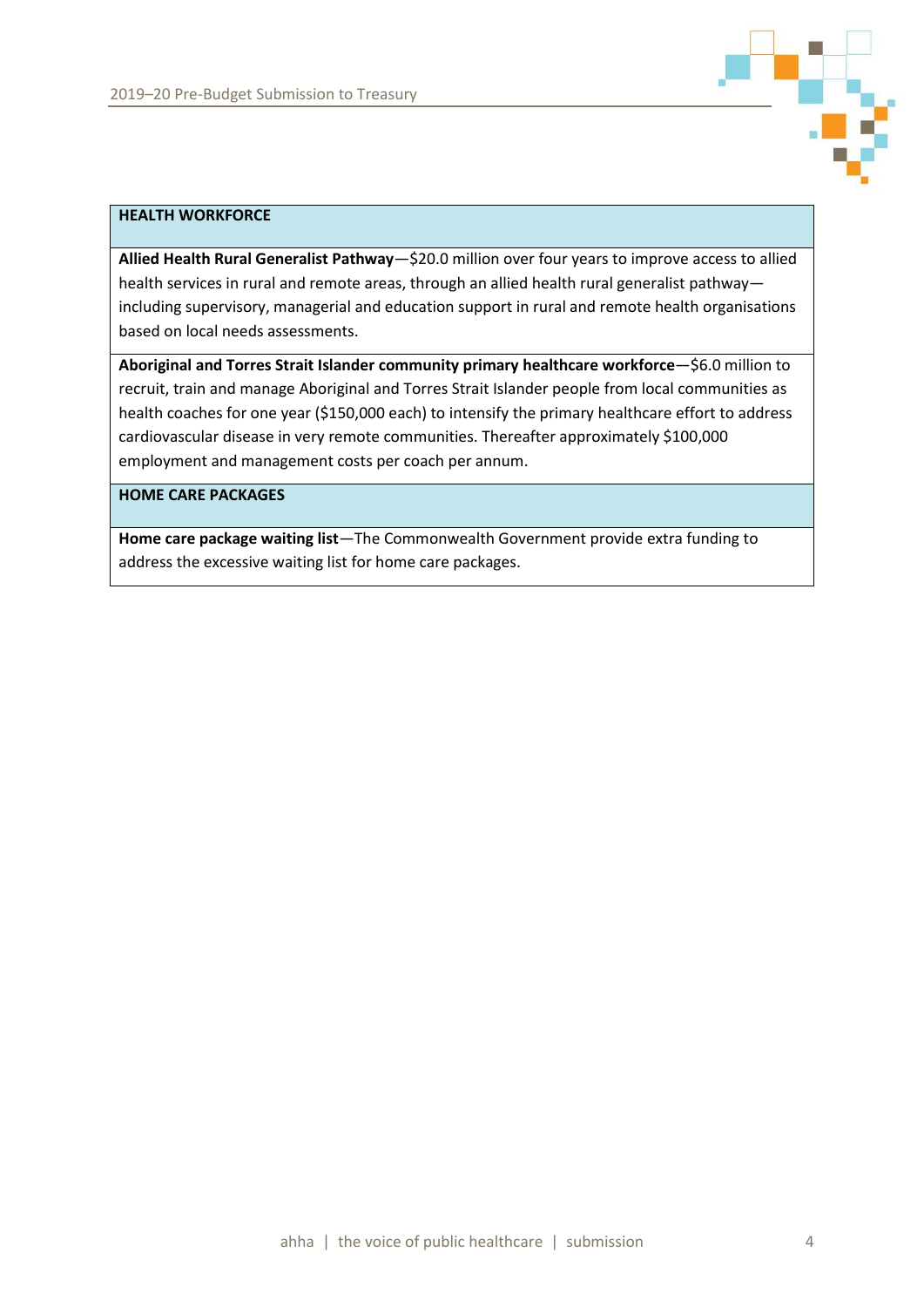# <span id="page-6-0"></span>**MOVING FROM VOLUME TO VALUE**

#### **Key recommendations:**

- \$1.0 million annually for value-based healthcare training, supporting resources, mentoring and communities of practice, tailored to an Australian audience and context, for Australian health services.
- \$1.0 million set up, with annual \$300,000 maintenance, to develop, promote and maintain an Australian-tailored web-based clearinghouse of quality-assessed evidence on value-based healthcare, with a wide range of resources to support the transition to this new model for funding and delivering better health outcomes.

**Opportunity:** Consistent with COAG health reforms, AHHA proposes the development of a suite of resources to support the Commonwealth's stewardship of value-based healthcare, including support for health services to make the transition from current service delivery models to models focused on value.

**Context:** AHHA has led a substantial body of work on how to transition Australia's health sector towards value-based, outcomes-focused and patient centred healthcare.<sup>1,2</sup>

Section 7c of the February 2018 Heads of Agreement on public hospital funding and health reform includes paying for value and outcomes as part of new long-term system-wide reforms agreed for further development by the COAG Health Council. State and territory health departments are currently undertaking work on value-based care, and some programs are currently under way in individual institutions. However, these programs are often impeded by a lack of evidence in the Australian context, and risk being siloed, small scale pilots rather than leading to broad system change—restricting systematic translation and adoption of effective strategies.

### <span id="page-6-1"></span>RESOURCES AND TRAINING

 $\overline{\phantom{a}}$ 

**Proposed work:** Value-based healthcare training, supporting resources, mentoring and communities of practice, tailored to an Australian audience and context, focused on four domains:

- 1. **Enabling value in healthcare**—the change management process to align national and institutional goals, ensure clinician engagement and broader stakeholder buy-in.
- 2. **Measuring outcomes and costs**—collecting and using data to drive change.
- 3. **Implementing integrated and patient-focused care**—redesigning care models for value.
- 4. **Enabling outcomes-based payment approaches**—redesigning funding and payment models for value.

<sup>1</sup> Australian Healthcare and Hospitals Association 2017, *Healthy People, Healthy Systems: Blueprint for a Post-2020 National Health Agreement with Case Study exemplars,* Australian Healthcare and Hospitals Association, viewed 15 January 2019, [www.ahha.asn.au/blueprint.](http://www.ahha.asn.au/blueprint)

<sup>&</sup>lt;sup>2</sup> 42nd IHF World Hospital Congress Redefining Healthcare Workshop—Implementing Value-based Health Care, facilitated by Professor Elizabeth Teisberg, Brisbane, 9 October 2018.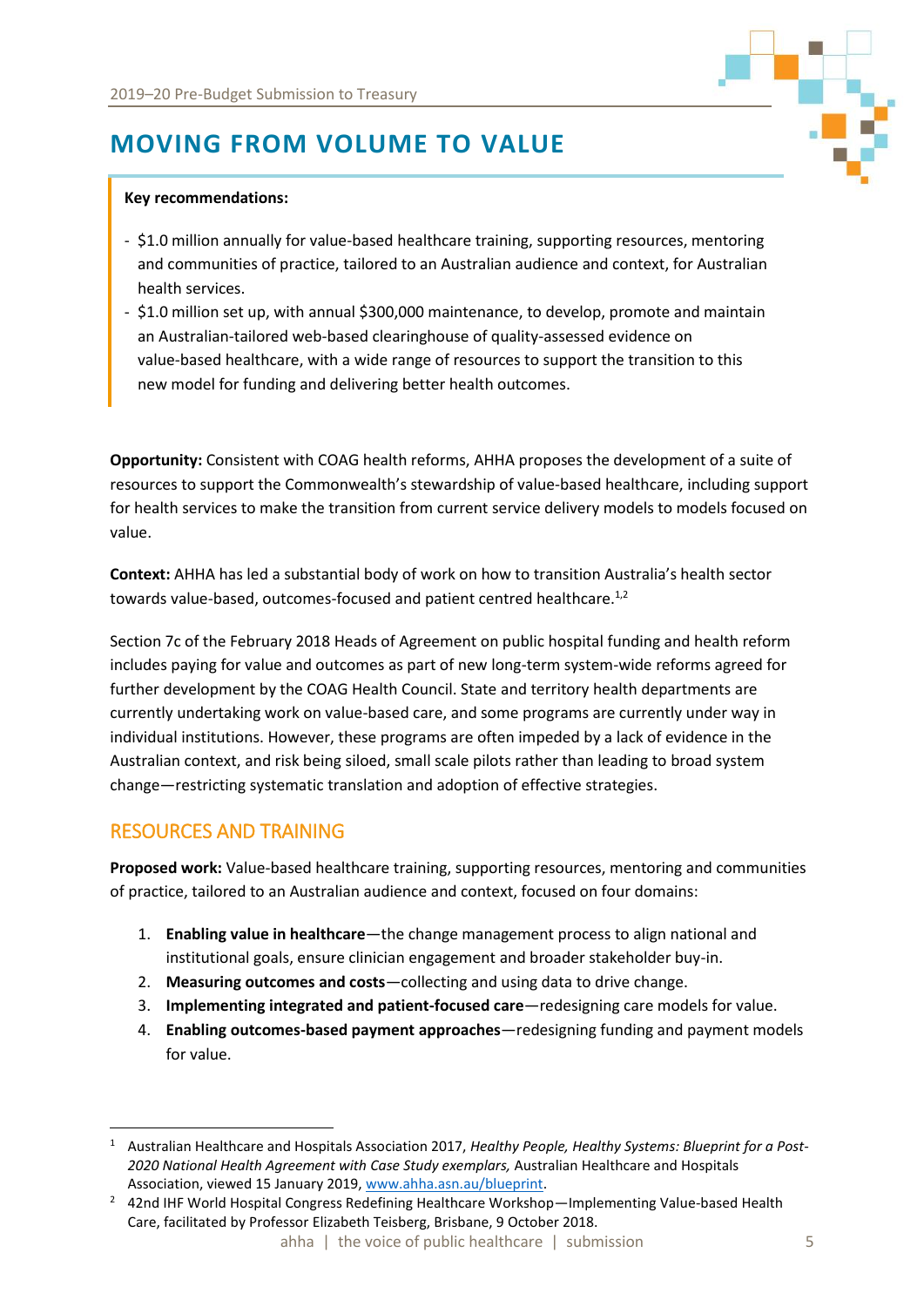

Feedback from Australian participants in international-led training programs is that Australian case studies and methodology need to be developed.<sup>3</sup>

Commonwealth investment—through the Department of Health and AHHA—could fund the development and roll-out of Australian-tailored value-based healthcare implementation supporting resources and training of executives, policymakers and clinicians.

Pilot programs could inform development of strategies for implementing and adopting value-based, outcomes-focused approaches.

#### **Cost: \$1.0 million annually**

### <span id="page-7-0"></span>WEB-BASED CLEARINGHOUSE

**Proposed work:** Web-based sharing of quality assessed evidence, for example, case studies, academic and grey literature—specific to and supporting the Australian context—would bring information together in a usable way to support the transition to value-based care.

Feedback from AHHA members and stakeholders is that there is an absence of evidence to inform system design, and that investment in building a repository of evidence, including quality-assessed grey literature, would assist in scaling up small scale trials and projects.

With Commonwealth investment in a web-based clearinghouse of quality-assessed evidence, the Commonwealth Department of Health and AHHA would provide healthcare leaders with a wide range of resources to support the transition to value-based care.

#### **Cost: \$1.0 million set up with annual \$300,000 maintenance**

 $\overline{\phantom{a}}$ 

 $3$  Ibid.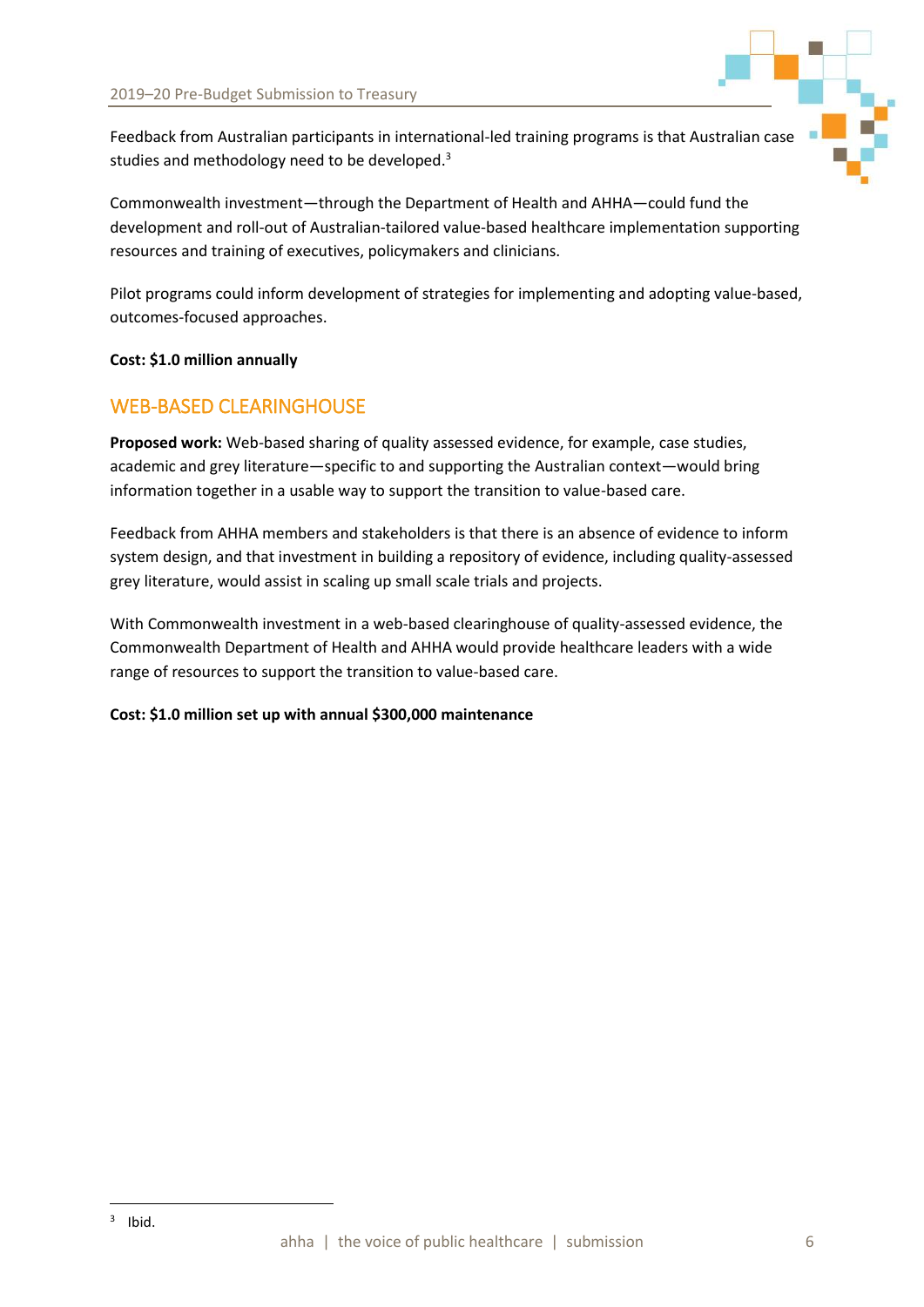<span id="page-8-0"></span>



#### **Key recommendations:**

- For states and territories participating in the Public Hospital Pharmaceutical Reforms, immediately implement a policy change to allow the Closing the Gap PBS Co-Payment measure to be applied when medicines are dispensed from a public hospital, which would involve a re-direction of funds estimated at \$15.1 million. If ACT and NSW were to participate, nationally the re-direction of funds is estimated to be \$21.8 million.
- The Australian Commission on Safety and Quality in Health Care be funded to lead development of National Quality Use of Medicines Indicators for the community. The measurement of these indicators should then be published consistent with the Australian Atlas of Healthcare Variation and be used to inform the investment in the Quality Use of Medicines Grants Program and activity of NPS MedicineWise at the national level, as well as the collaborative activity at jurisdictional and Primary Health Network (PHN) level.

# <span id="page-8-1"></span>IMPROVING ACCESS TO MEDICINES FOR ABORIGINAL AND TORRES STRAIT ISLANDER PEOPLE

We know that:

- Aboriginal and Torres Strait Islander people are not accessing medicines in the community. Average PBS expenditure per person for Aboriginal and Torres Strait Islander Australians was estimated to be 33% of the amount spent for non-Indigenous Australians in 2013–14, despite higher rates of chronic disease and hospitalisation.<sup>4</sup>
- Patients not taking their medicines after discharge from hospital is a major problem resulting in clinical deterioration, re-hospitalisation and death.
- Acute separations and emergency department attendances present an opportunity to improve access to medicines. In 2016–17, there were 522,000 acute separations<sup>5</sup> and 503,000 emergency department presentations<sup>6</sup> for Aboriginal and Torres Strait Islander people.
- All states and territories except NSW and ACT are participating in the Public Hospital Pharmaceutical Reforms, allowing hospitals to prescribe and dispense PBS medicines to

 $\overline{a}$ <sup>4</sup> Australian Health Ministers' Advisory Council (AHMAC) 2017, *Aboriginal and Torres Strait Islander Health Performance Framework 2017 Report*, AHMAC, viewed 29 January 2019 [https://www.pmc.gov.au/sites/default/files/publications/indigenous/hpf-2017/tier3/315.html.](https://www.pmc.gov.au/sites/default/files/publications/indigenous/hpf-2017/tier3/315.html)

<sup>5</sup> Australian Institute of Health and Welfare (AIHW) 2018, *Admitted patient care 2016–17: Australian hospital statistics*, Health services series no. 84. Cat. no. HSE 201, viewed 29 January 2019, [https://www.aihw.gov.au/getmedia/acee86da-d98e-4286-85a4-52840836706f/aihw-hse-](https://www.aihw.gov.au/getmedia/acee86da-d98e-4286-85a4-52840836706f/aihw-hse-201.pdf.aspx?inline=true)[201.pdf.aspx?inline=true.](https://www.aihw.gov.au/getmedia/acee86da-d98e-4286-85a4-52840836706f/aihw-hse-201.pdf.aspx?inline=true)

<sup>6</sup> Australian Institute of Health and Welfare (AIHW) 2017, *Emergency department care 2016–17: Australian hospital statistics*, Health services series no. 80. Cat. no. HSE 194. Viewed 29 January 2019, [https://www.aihw.gov.au/getmedia/981140ee-3957-4d47-9032-18ca89b519b0/aihw-hse-](https://www.aihw.gov.au/getmedia/981140ee-3957-4d47-9032-18ca89b519b0/aihw-hse-194.pdf.aspx?inline=true)[194.pdf.aspx?inline=true.](https://www.aihw.gov.au/getmedia/981140ee-3957-4d47-9032-18ca89b519b0/aihw-hse-194.pdf.aspx?inline=true)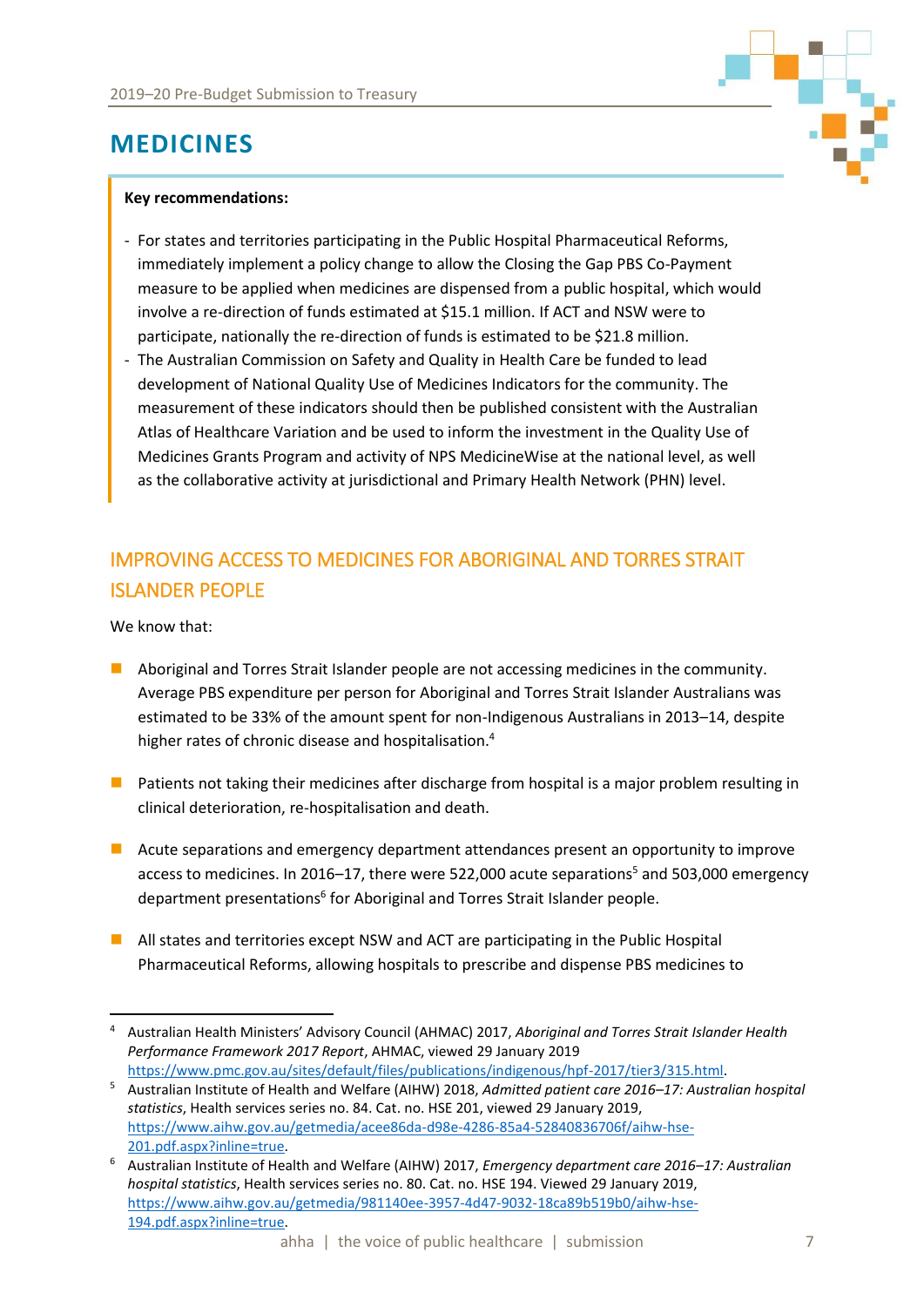

outpatients and patients upon discharge. However, the Closing the Gap (CTG) PBS Co-Payment Measure cannot be applied when pharmaceuticals are dispensed from a public hospital.

■ A policy change to allow the CTG PBS Co-Payment measure to be applied when medicines are dispensed from a public hospital would improve medicines access by Aboriginal and Torres Strait Islander people living with, or at risk of chronic disease, addressing a range of barriers including cost, transport to community pharmacies and accessibility to community pharmacies once returning to their communities.

#### It should be noted that:

- Both the cost of the medicine and the cost of the co-payment relief are already incorporated into the current PBS budget as part of the CTG PBS Co-payment Measure.
- $\blacksquare$  A policy change would only realign the location of supply of medicines to patient need, and theoretically should not lead to any additional PBS medicines being dispensed. Rather, it would address the under-utilisation of current CTG support in the community.

For states and territories participating in the Public Hospital Pharmaceutical Reforms, a policy change could be implemented immediately without renegotiating agreements. **This would involve a re-direction of existing budgeted funds estimated to be \$15.1 million.**

#### **If ACT and NSW were to participate, the total re-direction of funds is estimated to be \$21.8 million.**

The funds re-directed to hospitals have been estimated based on hospital presentations by Aboriginal and Torres Strait Islander people and the following estimates for medicines use (based on advice from the Society of Hospital Pharmacists of Australia through members and emergency physicians):

- Acute separation: A complex patient leaving hospital would require on average 6 medicines at discharge. Assuming a concessional patient status, this equates to co-payment re-direction of \$39.00.
- $\blacksquare$  Emergency or same-day acute discharge. A chronic patient leaving emergency or same-day acute discharge would require 3 medicines. Assuming a concessional patient status, this equates to co-payment re-direction of \$19.50.

|                                  | <b>NSW</b> | <b>VIC</b> | <b>QLD</b> | <b>WA</b> | <b>SA</b> | <b>TAS</b> | <b>ACT</b> | <b>NT</b>  | <b>National</b> | Co-payment<br>re-direction |
|----------------------------------|------------|------------|------------|-----------|-----------|------------|------------|------------|-----------------|----------------------------|
| Emergency<br>department          | 185,805    | 32,559     | 103,095    | 73,355    | 23,852    | 8,168      | 4,931      | 71,554     | 503,319         | \$9,663,724                |
| Overnight<br>separations         | 52,931     | 11,344     | 48.770     | 27,466    | 10.100    | no<br>data | no<br>data | no<br>data | 150,611         | \$5,783,462                |
| Same-day<br>acute<br>separations | 53,032     | 15,356     | 78.692     | 83.417    | 15,908    | 2,450      | 1,459      | 85,021     | 335,335         | \$6,438,432                |
| <b>TOTAL</b>                     |            |            |            |           |           |            |            |            |                 | \$21,885,619               |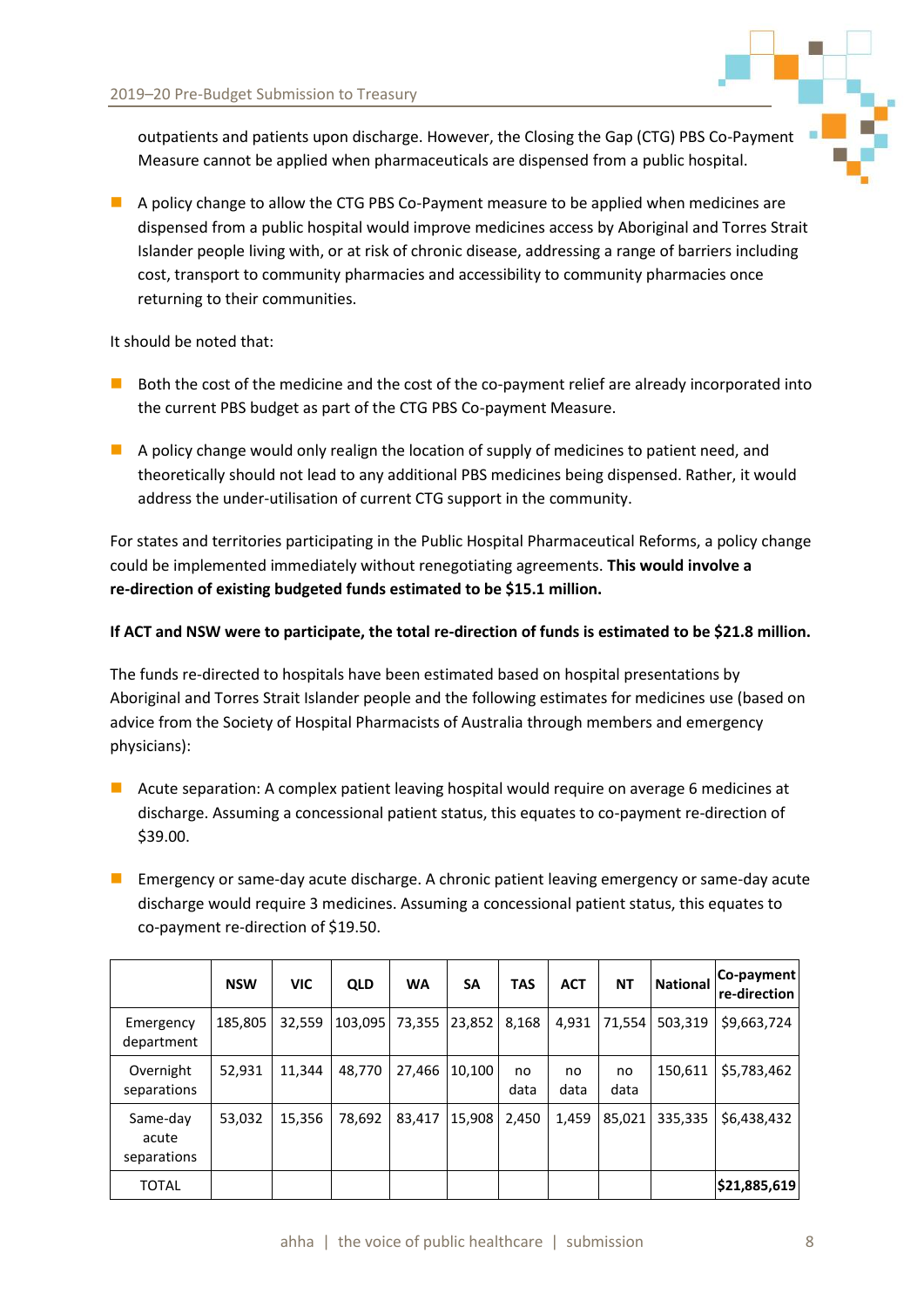

### <span id="page-10-0"></span>QUALITY USE OF MEDICINES PROGRAM

The Australian Government's Quality Use of Medicines Program is important in the implementation of and support for the National Strategy for Quality Use of Medicines. It is understood the establishment of NPS MedicineWise in 1997 was funded by the Australian Government, and ongoing funding has been provided through the Program for the services NPS provides, without substantial or independent review.

In order to effectively and independently evaluate the value from the investment in the Quality Use of Medicines Grants Program, AHHA recommends that:

- The Australian Commission on Safety and Quality in Health Care be funded to lead development of National Quality Use of Medicines Indicators for the community (that is beyond Australian hospitals).
- The measurement of these indicators be published consistent with the Australian Atlas of Healthcare Variation and be used to inform the investment in the Quality Use of Medicines Grants Program and activity of NPS MedicineWise at the national level, as well as the collaborative activity at jurisdictional and PHN level.

Investment in the approach to quality use of medicines implementation should:

- $\blacksquare$  Be nationally unified and regionally responsive.
- $\blacksquare$  Be evidence informed, and transparently and independently monitored.
- Provide an integrated experience for consumers and clinicians, with consistent messaging in health and healthcare.

Moving forward, funding for the Quality Use of Medicines Program should not be given in a manner that creates segregation or duplication of the roles, expertise and scope of existing entities (e.g. data collection and general practice quality improvement and support by Primary Health Networks (PHNs), the development, analysis and reporting on data by the Australian Institute of Health and Welfare or activities of the Australian Commission on Safety and Quality in Health Care).

Work commissioned by the Australian Government to NPS MedicineWise should be explicitly and formally integrated and coordinated with the work of other entities funded by governments, leveraging expertise held by other entities and minimising inefficiencies and duplication.

PHNs should be instrumental in the implementation of the Quality Use of Medicines Program to address local needs. Plans for implementation at the regional level should be agreed and monitored with the respective PHN, with a transparent understanding of the resources being allocated by NPS MedicineWise. This would support evaluation of investment and impact at the PHN level.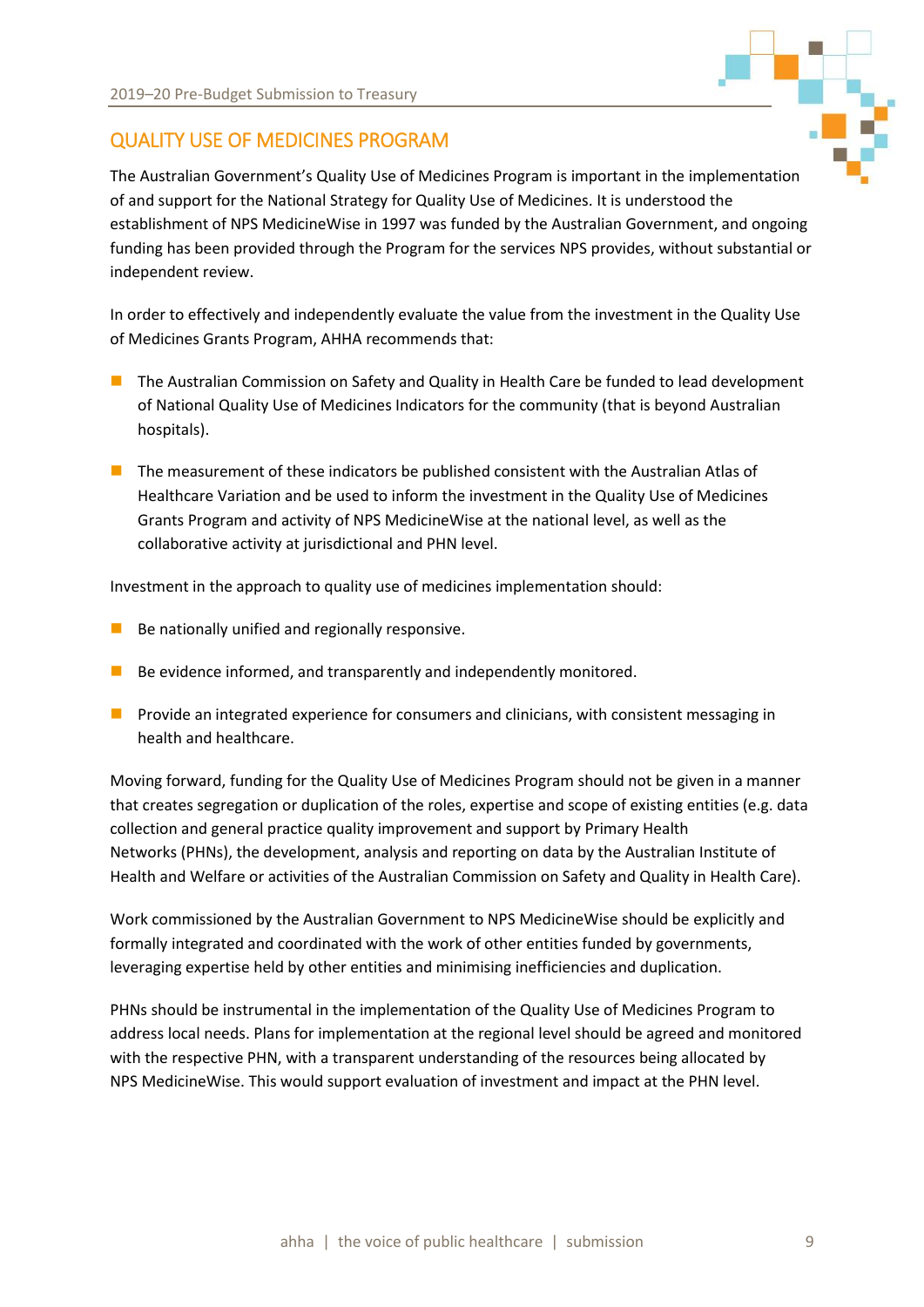<span id="page-11-0"></span>

#### **Key Recommendations:**

- \$500 million per year for the *National Partnership Agreement on Public Dental Services for Adults*, with state and territory funding levels maintained, and the term of the agreement extended to 31 December 2024, aligning with the term of the *Child Dental Benefits Schedule*.
- Funding allocations reflect the cost of providing care in rural and remote areas, smaller jurisdictions and to groups with higher needs.
- The agreement must require states and territories to increase access to fluoridated water supplies. Fluoride varnish programs should be provided to high risk children, particularly in non-fluoridated areas.
- Actively promote the *Child Dental Benefits Schedule* to eligible families.
- Incorporate oral health assessments into health assessment frameworks, particularly those at risk, for example children and older people.
- Appoint an Australian Chief Dental Officer to provide national coordination of oral health policy.

Oral health is fundamental to overall health, wellbeing and quality of life. A healthy mouth enables people to eat, speak and socialise without pain, discomfort or embarrassment.

Australia's National Oral Health Plan 2015–2024 outlines a blueprint for united action across jurisdictions and sectors to ensure all Australians have healthy mouths. Translation of the National Oral Health Plan into practice has been slow, and requires all jurisdictions and sectors to work together to maintain and improve the oral health of Australians.

Despite improvements over the last 20–30 years, there is still evidence of poor oral health among Australians<sup>7</sup>:

- More than 90% of adults and 40% of young children have experienced tooth decay at some stage in their life.
- 30% of adults have untreated tooth decay.

 $\overline{\phantom{a}}$ 

- Only 40% of Australian adults have a favourable visiting pattern, i.e. seeing a dentist once a year for a check-up, rather than waiting to treat poor oral health.
- Oral conditions are the third highest reason for acute preventable hospital admissions with more than 63,000 Australians hospitalised each year.
- Out-of-pocket costs for dental care are greater than any other major category of health spending, having greatest impact on those eligible for public dental services.

<sup>7</sup> Australian Institute of Health and Welfare (AIHW) 2018, *Oral health and dental care in Australia*, viewed 23 January 2019, [https://www.aihw.gov.au/reports-data/health-conditions-disability-deaths/dental-oral](https://www.aihw.gov.au/reports-data/health-conditions-disability-deaths/dental-oral-health/overview)[health/overview.](https://www.aihw.gov.au/reports-data/health-conditions-disability-deaths/dental-oral-health/overview)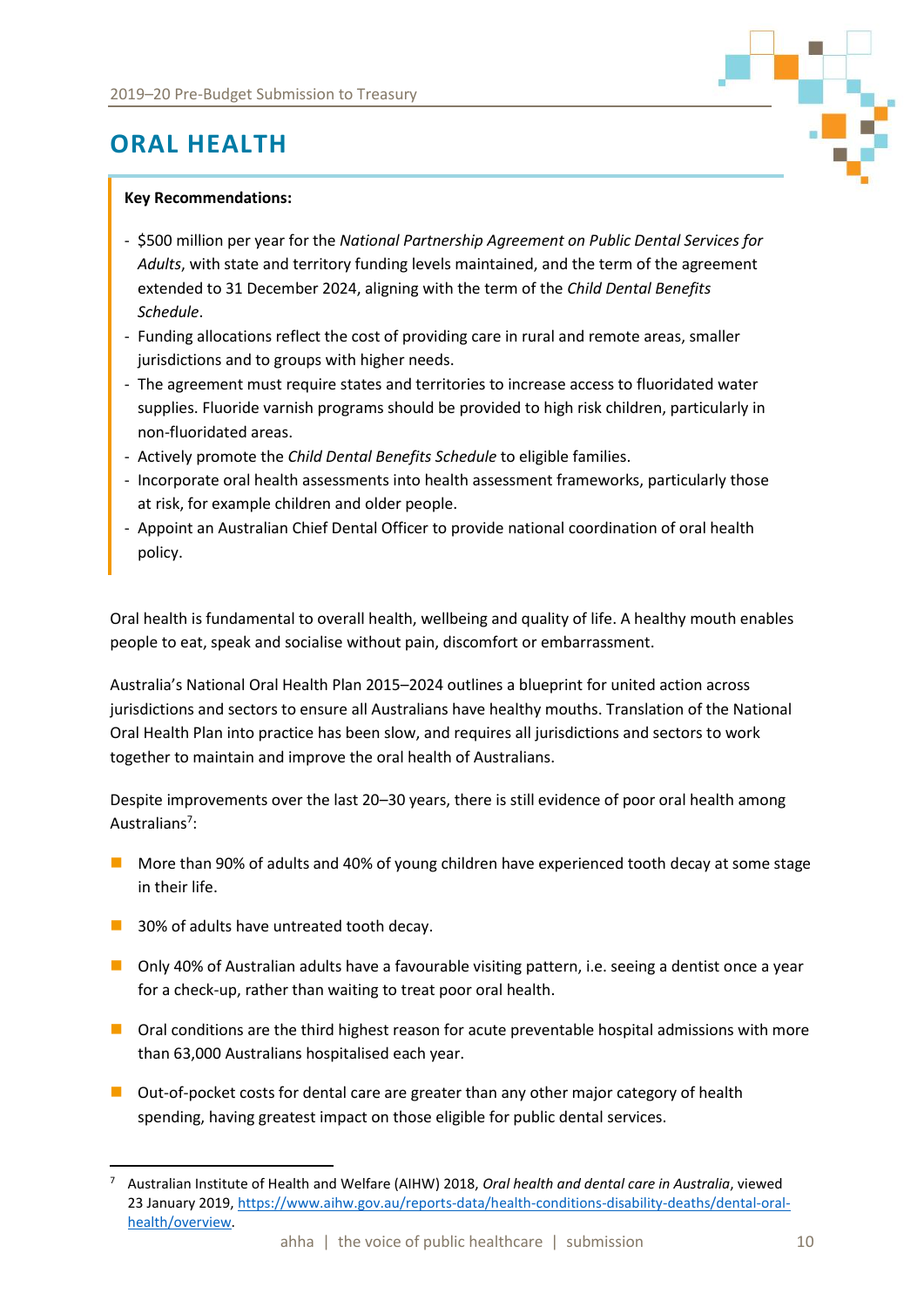Inequities in oral health outcomes continue to persist:

- Aboriginal and Torres Strait Islander people and adults who are socially disadvantaged or on low incomes have more than double the rate of poor oral health than their counterparts.
- People with additional or specialised healthcare needs and those living in regional and remote areas have more difficulty accessing oral healthcare.
- Nearly 3 million Australians, more than 11% of the Australian population, do not have a fluoridated water supply.

## <span id="page-12-0"></span>PUBLIC DENTAL TREATMENT

 $\overline{a}$ 

Budget 2014–15 cut \$650 million from dental programs across the forward estimates, in addition to expenditure cuts of \$42.4 million made in the Mid-Year Economic and Fiscal Outlook 2013–14<sup>8</sup>. In Budget 2015–16, further measures relating to dental health were introduced with a reduction in expenditure of \$125.6 million across the forward estimates from the Child Dental Benefits Schedule (CDBS), in addition to reduced expenditure on dental workforce programs and payments to Department of Veterans' Affairs dental health providers. This Budget also removed funding in the forward estimates for adult public dental services $^9$ .

On 15 December 2016, the then Minister for Health and Aged Care announced funding cuts for public dental services as of 1 January 2017. While the Minister announced the National Partnership Agreement for public dental services to adults would continue to receive federal funding of \$320 million in 2017–19 (or less than \$107 million per year for the next three years)<sup>10</sup>, this resulted in a reduction from the former Minister's announcement of about \$155 million in calendar year 2016. The original Budget measure in 2013–14 allocated \$391 million in 2016–17.

The 2018–19 Mid-Year Economic and Fiscal Outlook announced a one year extension on the National Partnership Agreement on Public Dental Services for Adults at a cost of \$107.8 million.

The Government's decision to reduce federal funding to the states and territories for the provision of essential dental services to the most vulnerable in the community means that wait times at public dental clinics, which are already running into years, will only get longer and leave more patients at risk of deteriorating health outcomes and in need of costly remedial treatment in public hospitals. These changes will negatively impact Australians least able to afford proper dental care.

Funding of \$500 million per year is needed for the National Partnership Agreement for public dental services with state and territory government funding levels maintained to improve access to and affordability of dental care, and address inequities in oral health.

<sup>8</sup> Russell, L 2014, *Analysis of 2014‐15 Health Budget: Unfair and Unhealthy*, Menzies Centre for Health Policy, University of Sydney, Sydney.

<sup>9</sup> Commonwealth of Australia (CoA) 2015, *Budget 2016-2017: Budget Paper No. 2*, Commonwealth of Australia, Canberra, viewed 13 November 2017, [https://www.budget.gov.au/2016-17/content/bp2/html/.](https://www.budget.gov.au/2016-17/content/bp2/html/)

<sup>10</sup> Ley, S 2016, *Continued funding for states from 1 January 2017*, Minister for Health and Aged Care, 15 December 2016, viewed 25 January 2019[, http://www.health.gov.au/internet/ministers/](http://www.health.gov.au/internet/ministers/publishing.nsf/Content/DDA645B010401EB7CA25808A000BA829/$File/SL108.pdf) [publishing.nsf/Content/DDA645B010401EB7CA25808A000BA829/\\$File/SL108.pdf.](http://www.health.gov.au/internet/ministers/publishing.nsf/Content/DDA645B010401EB7CA25808A000BA829/$File/SL108.pdf)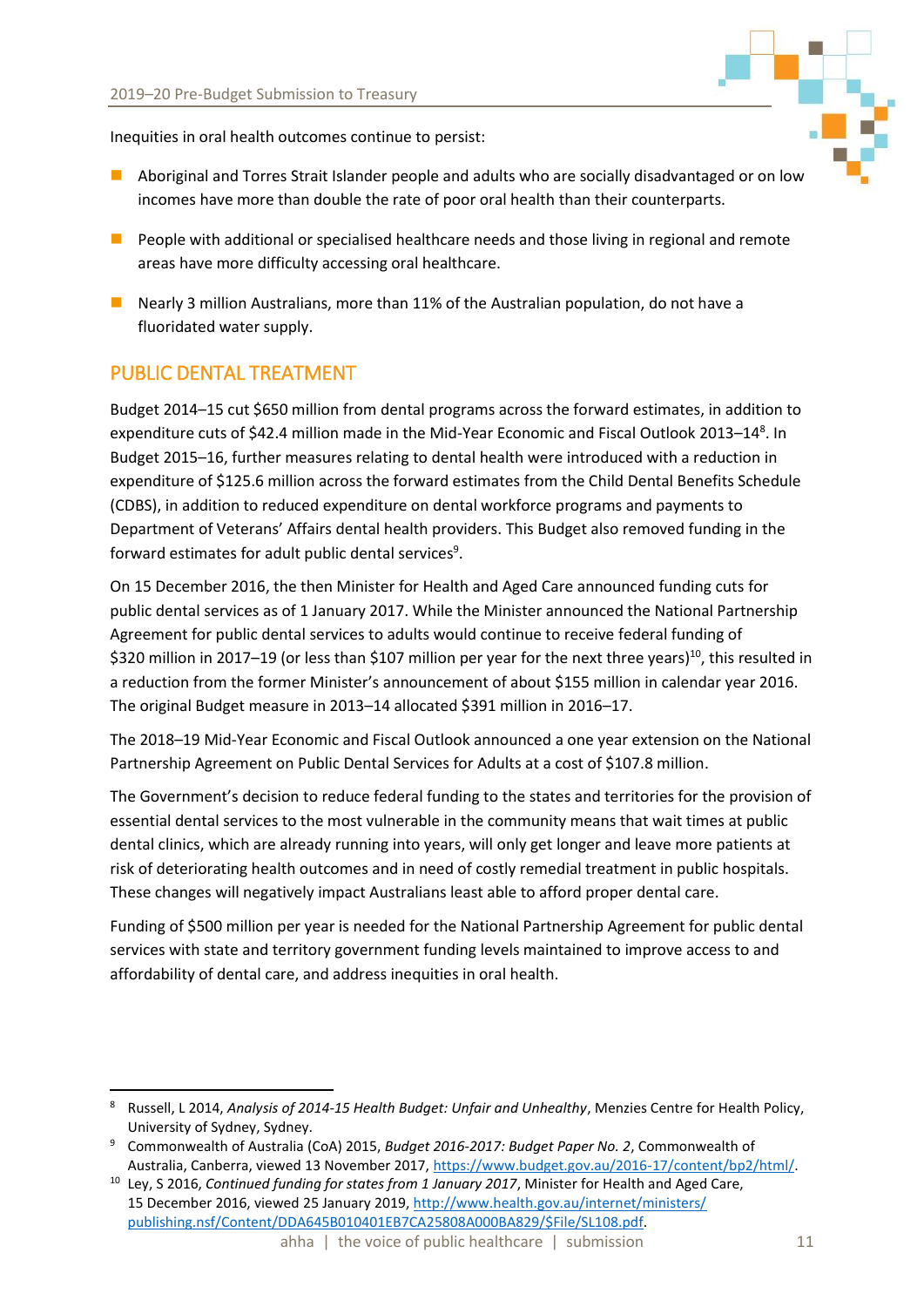

## <span id="page-13-0"></span>**PREVENTION**

There is consistent evidence that water fluoridation at current Australian levels is associated with decreased occurrence and severity of tooth decay in children, adolescents and adults<sup>11</sup>. Nearly 3 million Australians, more than 11% of the Australian population, do not have a fluoridated water  $supply<sup>12</sup>$ .

The Commonwealth should provide national leadership by working with state and territory governments to ensure fluoridation of all reticulated water supplies in Australia. AHHA also supports a linkage between Commonwealth funding of dental services and the extent of state and territory water fluoridation programs.

## <span id="page-13-1"></span>BARRIERS TO TREATMENT

Out-of-pocket cost to individuals is acknowledged as a major barrier to appropriate and regular dental healthcare. In Australia in 2016–17 payment for dental services is primarily borne by individuals with 57.7% of national dental expenditure. Health funds paid 18.7%, the Commonwealth's direct outlay was 8.0% with an additional 6.9% for health insurance premium rebates and 8.2% from state and territory governments $^{13}$ .

The out-of-pocket cost barrier has a differential effect upon whether people attend a dentist, have the treatment they need and feel the financial burden of dental treatment costs. More than 30% report that they avoid or delay visiting a dentist due to  $cost^{14}$ . Those in lower household income groups had higher rates of avoiding or delaying a visit to a dentist due to cost than those in higher income groups. Access to dental practitioners is also a barrier to dental care, particularly for those Australians living in rural and remote Australia. Capital cities have nearly 2.5 times more dental practitioners per person than remote areas<sup>15</sup>. In small towns this widened, despite improved national averages, since 1981 $^{16}$ .

AHHA recommends that the Commonwealth better promote the CDBS to the families of eligible children. Better reporting and analysis of CDBS data will also provide stronger evidence for the effectiveness of this program, as well as identifying opportunities to target care for vulnerable groups and those living in geographical areas with limited access to dental services.

 $\overline{a}$ <sup>11</sup> NHMRC 2017, *Water fluoridation: dental and other human health outcomes*, National Health and Medical Research Council, Canberra. Viewed 25 January 2019, [https://nhmrc.gov.au/about-us/publications/water](https://nhmrc.gov.au/about-us/publications/water-fluoridation-dental-and-other-human-health-outcomes)[fluoridation-dental-and-other-human-health-outcomes.](https://nhmrc.gov.au/about-us/publications/water-fluoridation-dental-and-other-human-health-outcomes)

<sup>12</sup> Australian Bureau of Statistics (ABS) 2017, *3101.0 - Australian Demographic Statistics, March 2017*, Commonwealth of Australia, Canberra, viewed 25 January 2019, [http://www.abs.gov.au/ausstats/abs@.nsf/mf/3101.0.](http://www.abs.gov.au/ausstats/abs@.nsf/mf/3101.0)

<sup>13</sup> Australian Institute of Health and Welfare (AIHW) 2018, *Health expenditure Australia 2016–17*, viewed 23 January 2019, [https://www.aihw.gov.au/reports/health-welfare-expenditure/health-expenditure](https://www.aihw.gov.au/reports/health-welfare-expenditure/health-expenditure-australia-2016-17/contents/table-of-contents)[australia-2016-17/contents/table-of-contents.](https://www.aihw.gov.au/reports/health-welfare-expenditure/health-expenditure-australia-2016-17/contents/table-of-contents)

<sup>14</sup> Chrisopoulos, S, Harford, JE and Ellershaw, A 2016, *Oral health and dental care in Australia: key facts and figures 2015*, Australian Institute of Health and Welfare, Canberra.

<sup>15</sup> Australian Institute of Health and Welfare (AIHW) 2016, *Oral health and dental care in Australia: key facts and figures 2015*, Cat. no. DEN 229. Canberra: AIHW.

<sup>16</sup> Bourne K, Nash A, and Houghton, K 2017, *Pillars of communities: Service delivery professionals in small Australian towns 1981 – 2011*, The Regional Australia Institute.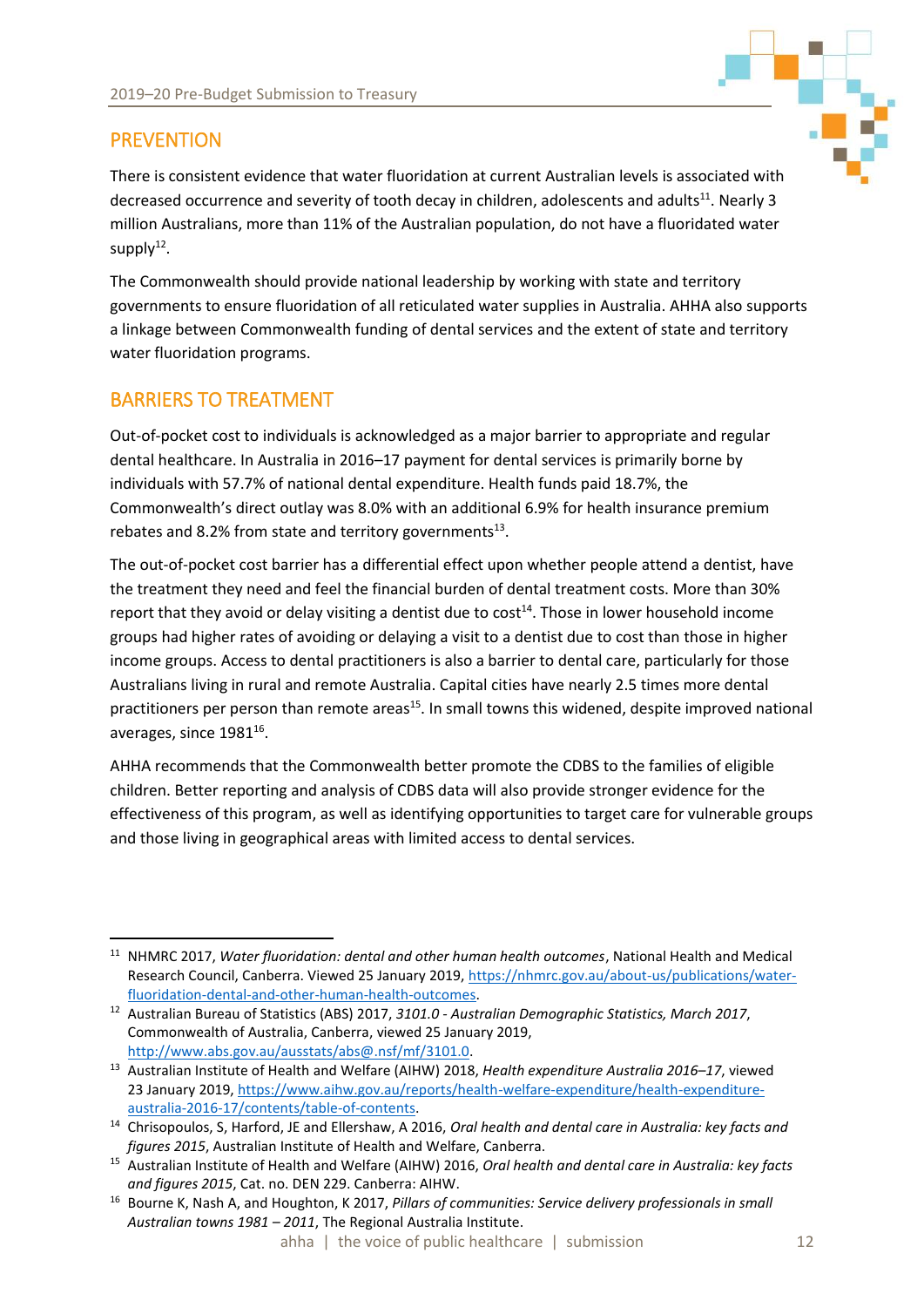# <span id="page-14-0"></span>**PRIVATE HEALTH INSURANCE**

#### **Key recommendation:**

- Funding of \$1.5 million be allocated for a comprehensive Productivity Commission inquiry examining the costs and benefits of private health insurance within the overall health sector, including appropriate levels of profitability in the context of annual increases in policy premiums.

The Australian health system and its model of universal healthcare are complex—with public and private providers, public and private sources of funding, and concepts of patient choice and equity of access, clinicians as business owners and as employees, sitting side by side. Changes to that system, such as potentially limiting the use of private health insurance in public hospitals, need to be made with care as there are many possible consequences including: funding pressures for public hospitals; difficulties with recruiting and retaining clinicians; reducing choice for patients whose preferred clinician may also prefer to practise in a public hospital; and decreasing the value proposition for private health insurance where private hospital services may not be available. These issues should be examined as part of an overall review of health system funding in Australia—to ensure that we maintain a strong universal health system with care available and affordable for all who need it, not just those who can afford it.

With more than \$6.15 billion of public money given to private health insurers through the private health insurance rebate in 2018–19, and only half of Australians having private health insurance coverage, the Commonwealth Government should establish a comprehensive Productivity Commission inquiry to examine the costs and benefits of private health insurance within the overall health sector. The Productivity Commission inquiry should also consider whether private health insurers, whose products are subsidised by the Government, should be required to provide health data to government agencies such as the Australian Institute for Health and Welfare. In addition, this inquiry should investigate the appropriate level of risk adjusted returns and management expense ratios, and associated annual premium increases, within the private health insurance industry. This should explicitly include recognition that a large proportion of industry revenues are significantly de-risked through Government policies including the Australian Government Rebate on private health insurance, the Medicare levy surcharge, Lifetime Health Cover and premium discounts for 18 to 29 year olds.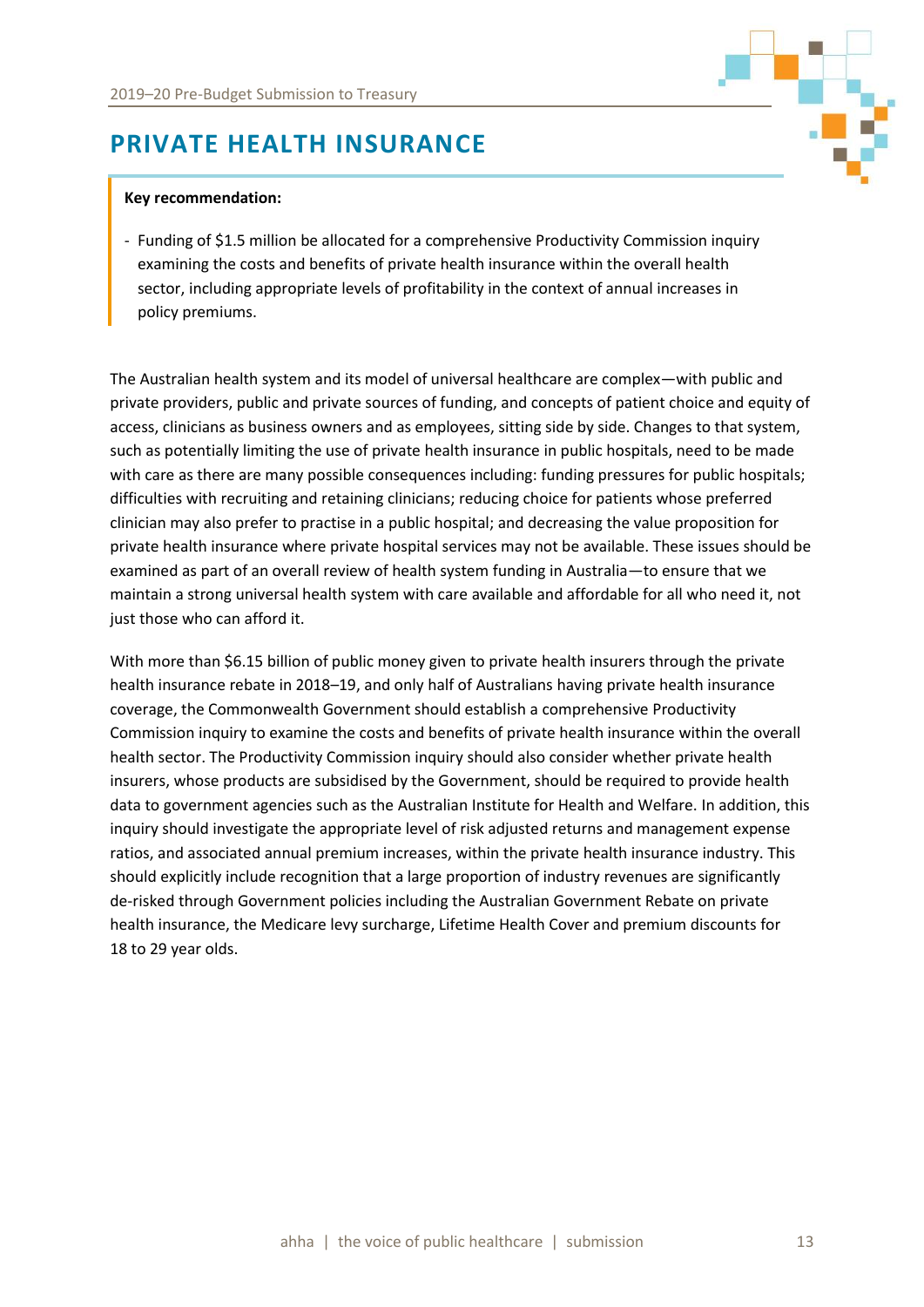

# <span id="page-15-0"></span>**HEALTH WORKFORCE**

#### **Key recommendations:**

- \$20.0 million over four years to improve access to allied health services in rural and remote areas, through an Allied Health Rural Generalist Pathway—including supervisory, managerial and education support in rural and remote health organisations based on local needs assessments.
- \$6.0 million to recruit, train and manage Aboriginal and Torres Strait Islander people from local communities as health coaches for one year (\$150,000 each) to intensify the primary healthcare effort in very remote communities. Thereafter approximately \$100,000 employment and management costs per coach per annum.

### <span id="page-15-1"></span>ALLIED HEALTH RURAL GENERALIST PATHWAY

**Opportunity:** AHHA proposes that the Commonwealth demonstrate its commitment to rural health through support for equitable access to allied health services in rural and remote areas.

**Context:** To address issues of health practitioner recruitment, retention, and quality and safety in isolated areas, early career allied health professionals need to be supported to embrace career development opportunities in those areas—not just through working to their full scope of practice, but through participation in planning, developing and implementing rural health service delivery models, embedding themselves in multidisciplinary teams and collaborating across the health system to meet community needs.

Implementing and embedding Queensland's Allied Health Rural Generalist (AHRG) Pathway nationally through a multi-jurisdictional partnership will build the capacity, value and sustainability of allied health services and multidisciplinary teams in rural and remote areas. Initial support is required for the following Pathway components:

- 1. **Service models** that address the challenges of providing the broad range of healthcare needs of rural and remote communities.
- 2. **Workforce and employment structures** that support the development of rural generalist practice capabilities through supervision and education.
- 3. **An education program** tailored to the needs of rural generalist allied health practitioners, building on work led by AHHA on behalf of Queensland Health, and overseen by a multi-jurisdictional partnership, to develop an accreditation system to support the AHRG Pathway.

**Proposed work:** AHHA members and stakeholders have identified the need for initial support in implementing and embedding the Pathway in a sustainable manner through:

■ Building on existing structures to support funders, commissioners and service providers to implement cross-sector Primary Health Network/Local Hospital Network partnerships. Access to allied health services will be enabled by responding to local needs assessments through: regional governance models (clinical and business); supervisory, managerial and education support; and strategies for pooling funds.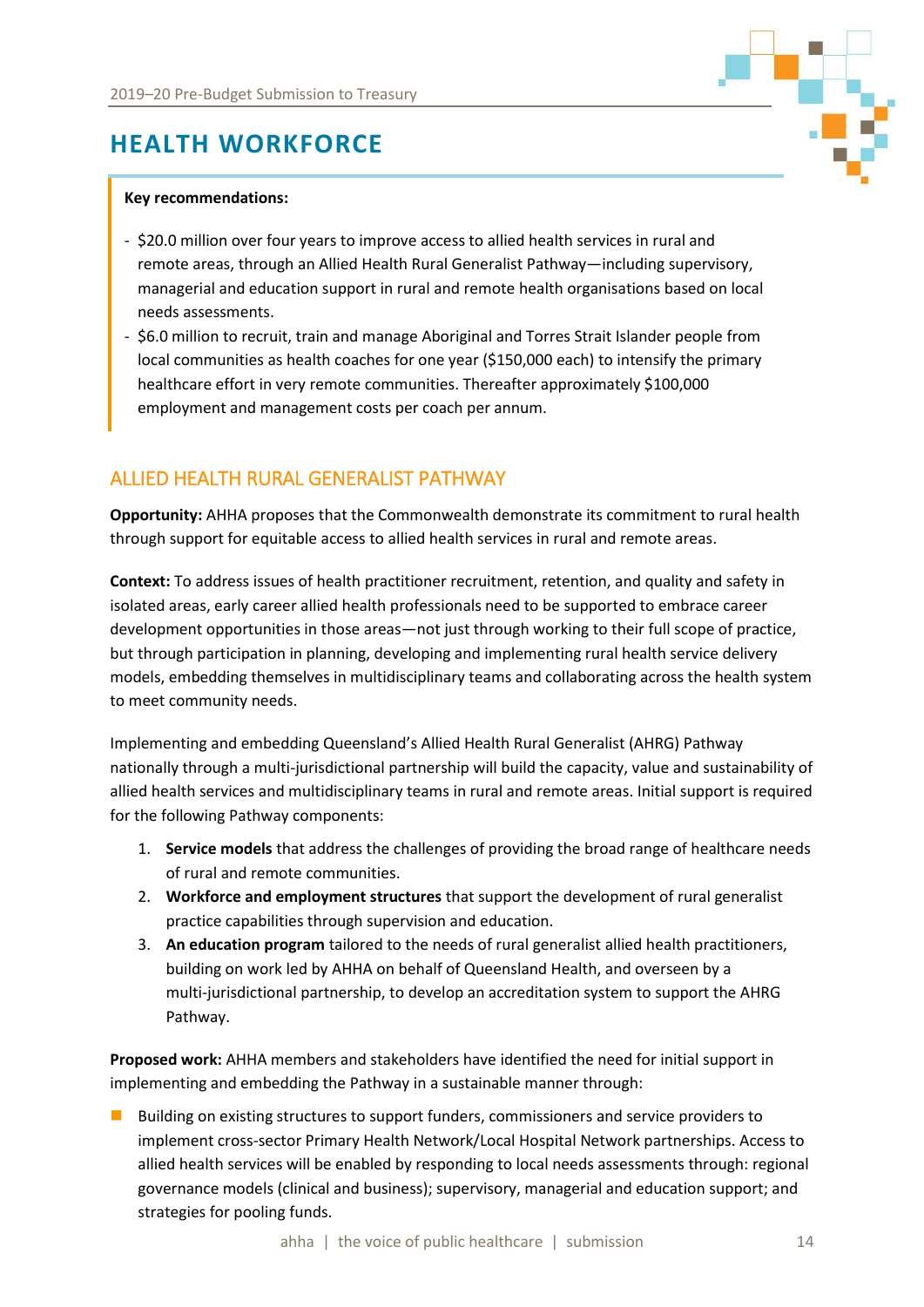- Quality assurance of education programs, with subsidies provided only until student numbers are sufficient for a self-sustaining system.
- Recognising the needs of individuals working across sectors and disciplines in rural and remote areas; and expanding the Pathway to support all allied health professions and support workers as well as to the disability and aged care sectors.

#### **Cost: \$20.0 million over four years**

# <span id="page-16-0"></span>IMPROVING ABORIGINAL AND TORRES STRAIT ISLANDER CARDIOVASCULAR HEALTH

**Opportunity:** The intended outcome is reduced mortality and morbidity from cardiovascular disease (CVD) in very remote Aboriginal and Torres Strait Islander communities, with additional benefits including improved healthcare, community development, local employment and skills training. The project could also be extended to include mental health first aid, diabetes and rheumatic heart disease.

**Context:** CVD, the major cause of early death for Aboriginal and Torres Strait Islander people, is responsible for one-third of the gap in life expectancy compared with non-Indigenous Australians. In remote communities CVD is not managed effectively in primary healthcare and Aboriginal and Torres Strait Islander people have higher CVD rates than non-remote communities.

#### <span id="page-16-1"></span>INTENSIVE PRIMARY HEALTHCARE COACHES

**Proposed work:** The project will use locally recruited, trained and managed Aboriginal or Torres Strait Islander people as health coaches to intensify primary healthcare efforts in very remote communities, targeting the health needs of approximately 20,000 people. An initial group of 40 health coaches will be employed within their local community health centre, Aboriginal Medical Service (AMS) or Aboriginal Community Controlled Health Organisation (ACCHO) following training, using a micro-credentialing approach, within the Aboriginal and Torres Strait Islander Health Workers training pathway. They will intensively support patient compliance with primary healthcare treatments/recommendations to reduce CVD risk through better management of high blood pressure and blood lipids.

**Who does it involve?** Development and delivery of the training pathways, supervision, mentorship and management of the Aboriginal or Torres Strait Islander health coaches, including program evaluation, will require a co-design approach. This would involve a training package development organisation, Primary Health Networks (PHNs), the National Aboriginal and Torres Strait Islander Health Workers Association (NATSIHWA), health researchers, relevant state and territory NACCHO affiliates, vocational education and training providers, and state and territory health departments. At a minimum, a partnership consisting of NATSIHWA, AHHA, a PHN and relevant NACCHO affiliate, will be required. AHHA will provide advocacy and coordination for the partnership, in addition to project evaluation.

### **Cost: \$6.0 million for training and employment of up to 40 Aboriginal and Torres Strait Islander health coaches for one year (\$150,000 each). Thereafter approximately \$100,000 employment and management costs per coach per annum.**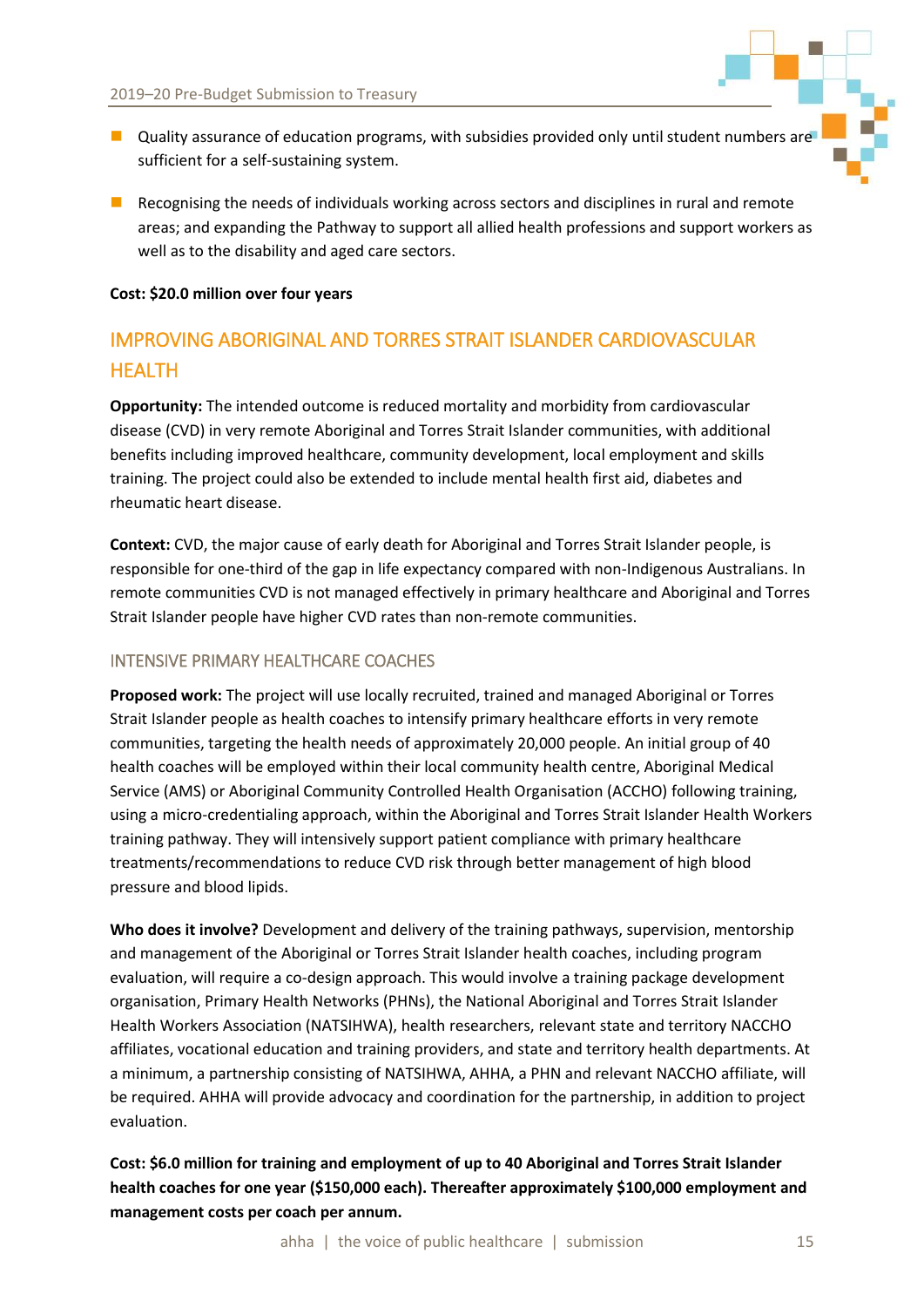

Additional funding will be required to expand coverage beyond very remote communities. This project may be eligible for support from the Health Innovation Fund, Integrated Team Care funding and for eligible organisations, the Indigenous Remote Service Delivery Traineeship Program.

**Is there policy alignment?** A health coaching approach is strongly aligned with the principles and priorities of regional and national policies, including the National Aboriginal and Torres Strait Islander Health Implementation Plan, National Safety and Quality Health Service Standard 2 (Partnering with Consumers) and the National Strategic Framework for Chronic Conditions.

**Are there additional benefits?** Additional project benefits include entry into a recognised training pathway, entry-level employment opportunities in local communities where unemployment is high, improved sustainability by using local people who are more likely to stay in their community, as well as utilisation of their superior language skills, local knowledge and community relationships.

**What is the evidence?** There is good evidence to support this approach. Intensive primary healthcare support has demonstrated success in reducing the biomedical risk factors for cardiovascular disease, high blood pressure and abnormal blood lipids, in remote Aboriginal communities. In addition, basic primary healthcare delivered by health workers produces good clinical outcomes for patients with diabetes. Basic primary healthcare can also reduce risk factors for rheumatic heart disease.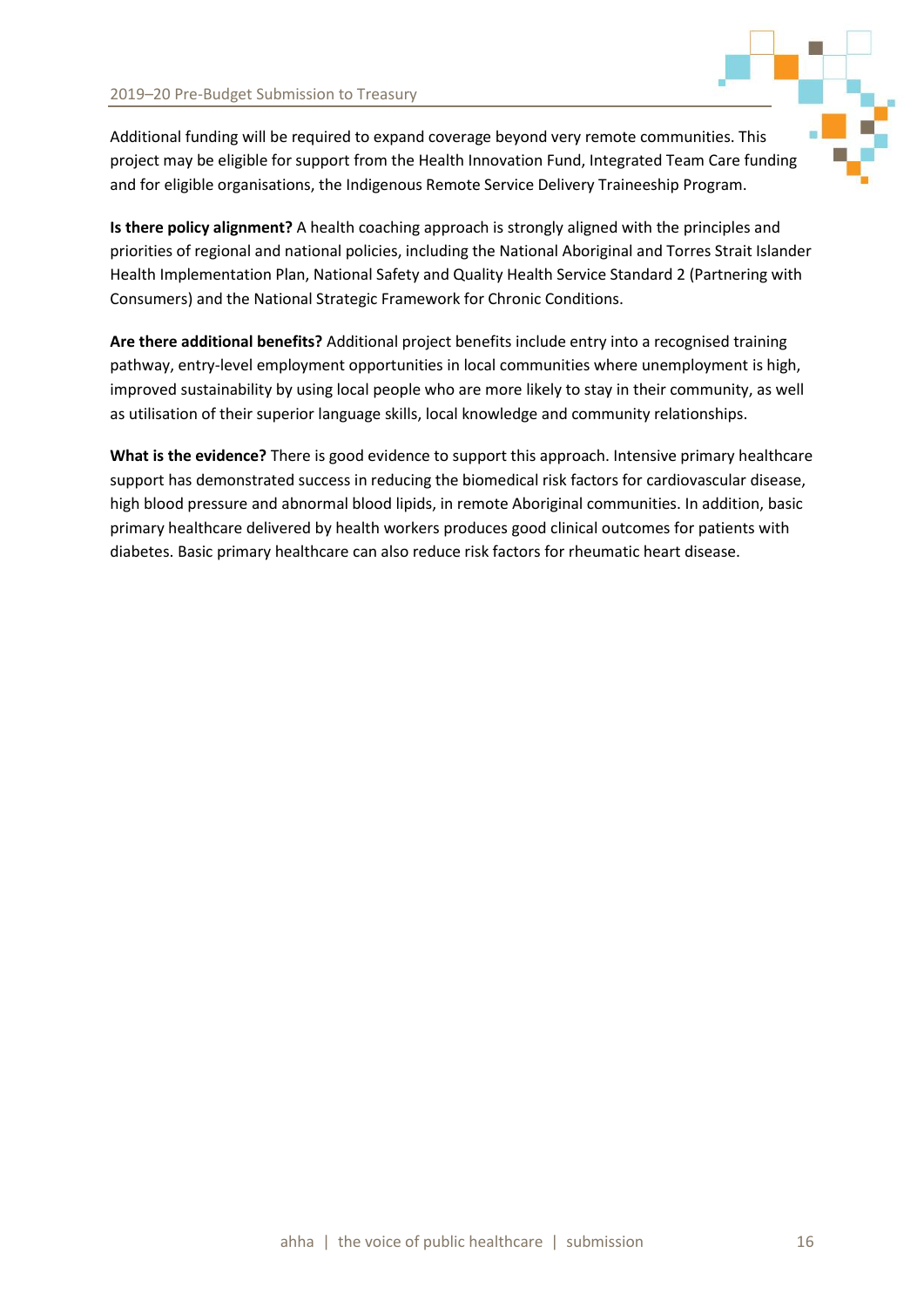

# <span id="page-18-0"></span>**HOME CARE PACKAGES**

#### **Key recommendation:**

 $\overline{a}$ 

- The Commonwealth Government provide extra funding for home care packages noting the funding for 10,000 extra packages announced on 8 January 2019 does not fully address the home care package waiting list.

Every older person should be able to live well, with dignity and independence, as part of their community and in a place of their choosing, with a choice of appropriate and affordable support and care services when they are needed. Aged care services must be high quality and responsive to the diversity of need, with independent monitoring, transparent public reporting and accountability upheld.

A ten-year reform plan was released in 2012 to create a sustainable, consumer-driven and market-based aged care system:

- My Aged Care was introduced as a central gateway for accessing Australian Government subsidised aged care services.
- Home care packages were introduced, providing services between the Commonwealth Home Support Program (CHSP) and residential aged care.

However, access to care is still a problem for a significant number of older Australians. The number of people waiting for home care packages is far greater than the number of people receiving care at their approved level. Waiting times for home care packages are long (27% have waited more than 12 months since being approved<sup>17</sup>). Data sources to accurately determine unmet demand in the community are lacking.

On 8 January 2019 the Minister for Senior Australians and Aged Care announced the rollout of an additional 10,000 new high-level home care packages as part of the Commonwealth's aged care funding increase, announced in December 2018. However this does not fully address the home care package waiting list.

All of the additional 5,000 Level 3 and 5,000 Level 4 packages are to be allocated by 30 June 2019, providing funding for up to \$50,000 of care services per person per year including nursing, home assistance, transport support, nutrition and meal preparation.

The Commonwealth's own data indicates a waiting period of more than 12 months for Level 2, 3 and 4 home care packages, and a three to six month waiting period for Level 1 packages.<sup>18</sup> This must be addressed in the interests of ensuring quality of life for older Australians.

<sup>17</sup> Commonwealth Department of Health 2018, *Home Care Packages Program Data Report 2nd Quarter 2017-18*, viewed 25 January 2019, [https://www.gen-agedcaredata.gov.au/www\\_aihwgen/](https://www.gen-agedcaredata.gov.au/www_aihwgen/media/Home_care_report/HCP-Data-Report-2017%E2%80%9318-2nd-Qtr.pdf) [media/Home\\_care\\_report/HCP-Data-Report-2017%E2%80%9318-2nd-Qtr.pdf.](https://www.gen-agedcaredata.gov.au/www_aihwgen/media/Home_care_report/HCP-Data-Report-2017%E2%80%9318-2nd-Qtr.pdf)

<sup>18</sup> Commonwealth of Australia myagedcare, *Receive the outcome of your assessment*, viewed 25 January 2019, <https://www.myagedcare.gov.au/help-home/home-care-packages/accessing-home-care-package>.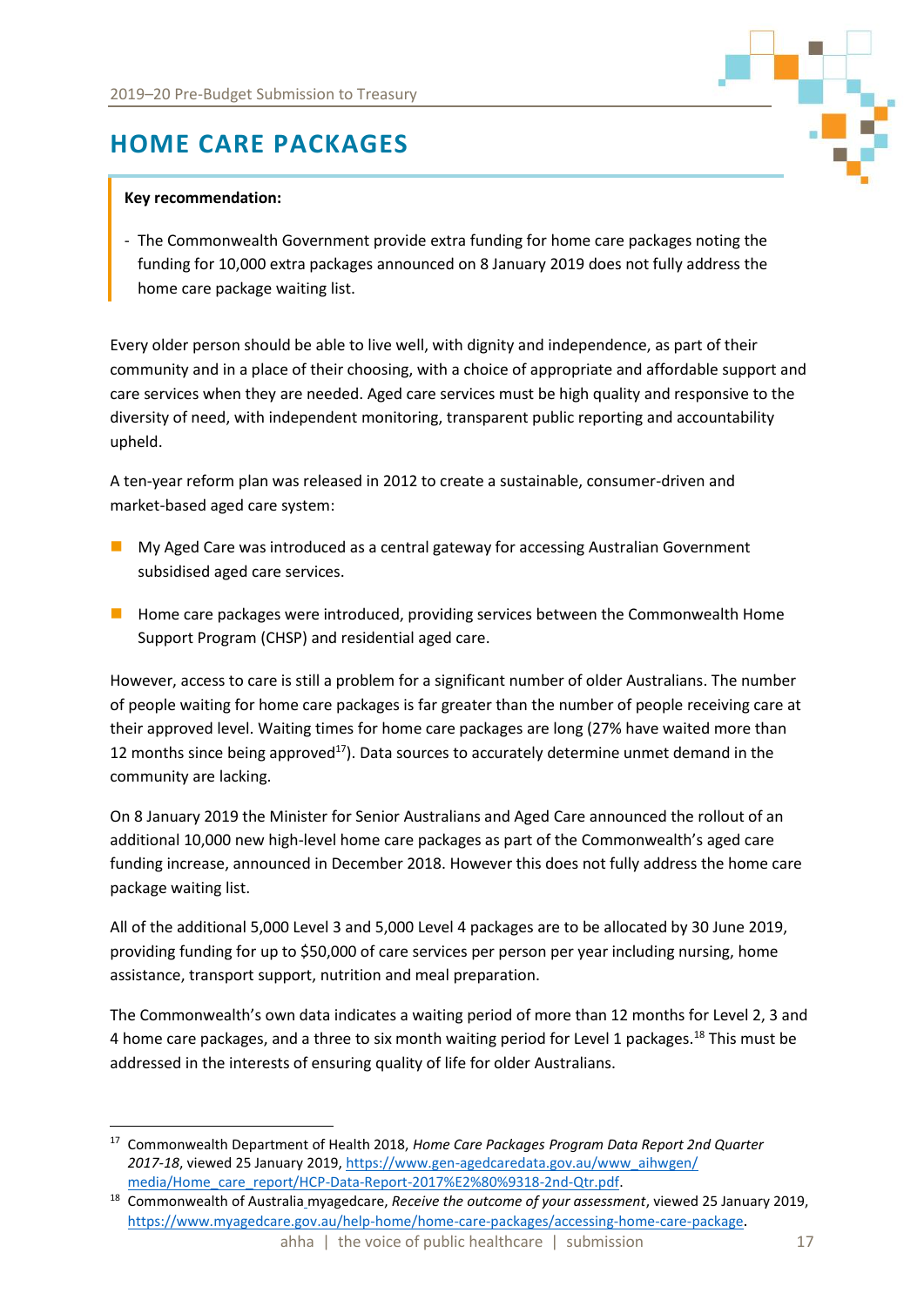

# <span id="page-19-0"></span>**CONCLUSION**

This submission outlines a number of areas of reform to the healthcare system that are achievable with appropriate funding and leadership by the Commonwealth Government, working in cooperation with state and territory governments and Primary Health Networks. In addition to these recommended funding commitments, AHHA has made extensive recommendations for health reform in a Blueprint which outlines changes required to more effectively deliver healthcare services, improve patient care and achieve system efficiencies. The Blueprint is available at [www.ahha.asn.au/Blueprint](http://www.ahha.asn.au/Blueprint) and addresses four domains for health system reform: governance, data, funding and workforce.

The Australian Government recognised the importance the Australian public place on universal healthcare with their initiatives announced in the 2017–18 Budget to establish the Medicare Guarantee Fund. The recommendations made in this submission provide the opportunity to build on this expressed commitment and recognise community desire for a more sustainable, coordinated, accessible and fair healthcare system.

Together with this submission, the AHHA Blueprint for health reform provides a number of practical and necessary strategies for reform with a broad focus on outcomes, coordination of care and specific areas requiring health policy leadership. If fully implemented, these proposals present a comprehensive set of meaningful reforms that are based on a staged, strategic and cooperative approach to the reform of the Australian healthcare system.